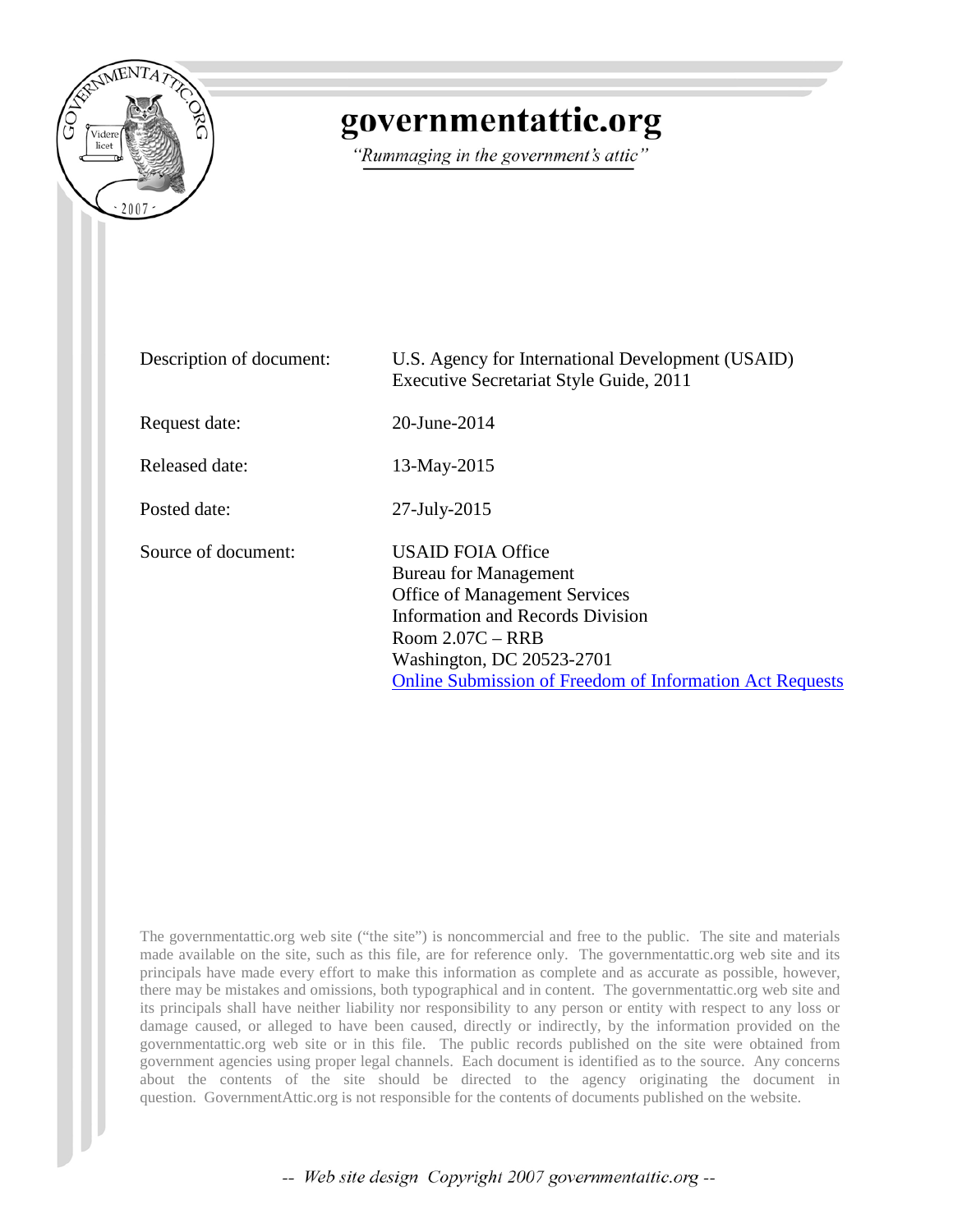

TRANSMITTED VIA EMAIL

**MAY 1 3 2015** 

Re: FOIA Request No. F-00255-14

The United States Agency for International Development (USAID) regrets the delay in responding to your Freedom of Information Act (FOIA) request. Unfortunately, USAID is experiencing a backlog of FOIA request. Please know that USAID management is very committed to providing responses and remedying the FOIA backlog.

This is the final response to your June 20, 2014, FOIA request to USAID. We received your request in this office on June 24, 2014. Specifically, you requested a copy of the USAID Style Manual.

For your information, Congress excluded three (3) discrete categories of law enforcement and national security records from the FOIA. See 5 U.S.C. § 552(c) (2006 & Supp. IV (2010)). This response is limited to those records that are subject to the requirements of the FOIA. This is a standard notification that is given to all of our requesters and should not be construed as an indication that excluded records do, or do not, exist.

USAID's Office of the Executive Secretariat (OES) conducted a search for responsive documents. The search produced 37 responsive pages. After careful review, we have determined that all 37 pages are fully releasable; no exemptions have been claimed.

If you have any questions regarding your request, you may contact Pamela Smith on (202) 712-4476 or via email at  $psmith@u said.gov$ .

There is no charge for this FOIA request. As this concludes the processing of your request, we are closing your case.

Sincerely, Sincerely,<br>Temples D. Flaguer<br>Lynn P. Winston, Chief<br>FOIA Officer/Agency Records Officer

Lynn P. Winston, Chief Bureau for Management Office of Management Services Information and Records Division

Enclosure: Responsive Documents (37 pages)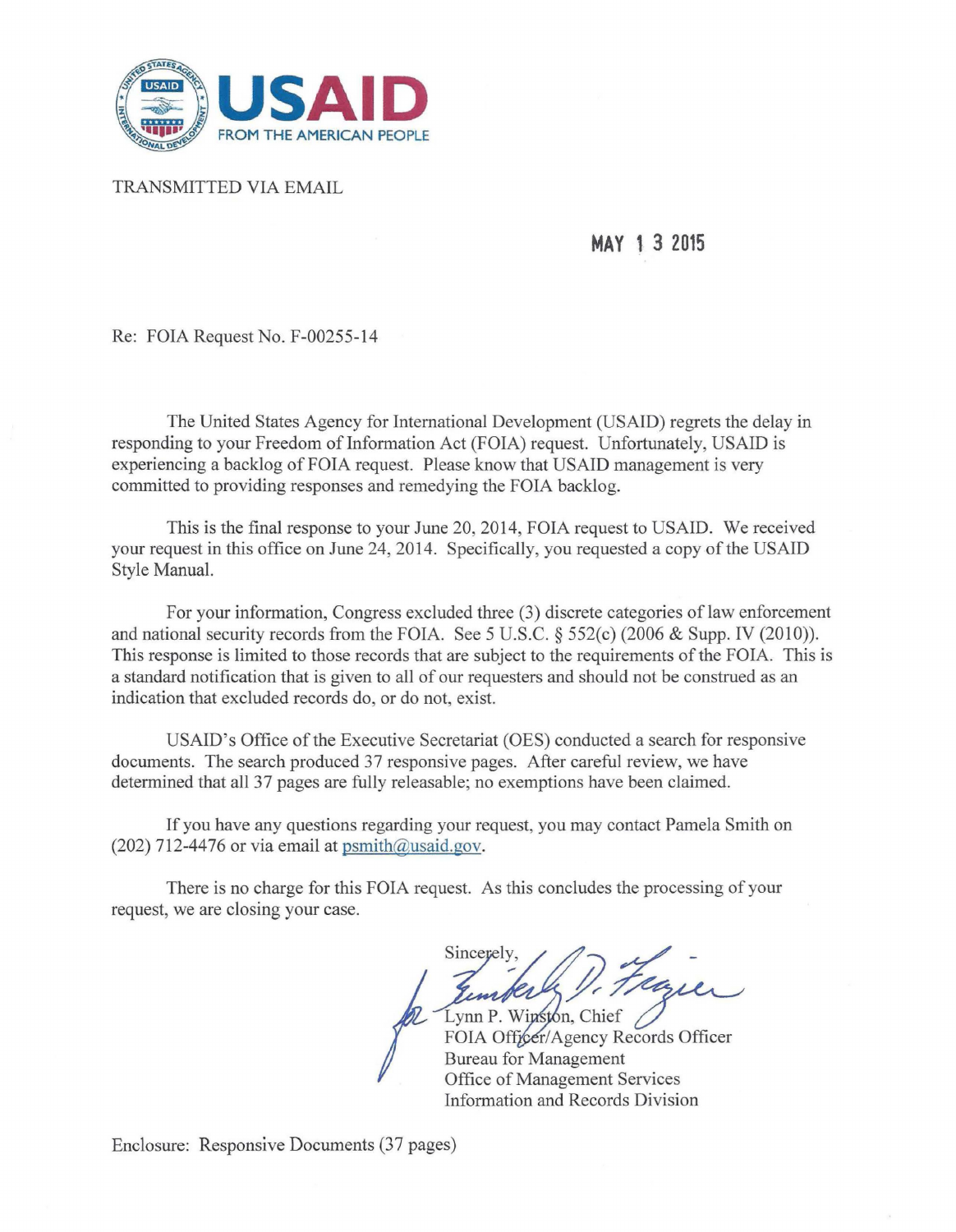

#### **U.S. AGENCY FOR INTERNATIONAL DEVELOPMENT EXECUTIVE SECRETARIAT**

**STYLE GUIDE**

**February 3, 2011**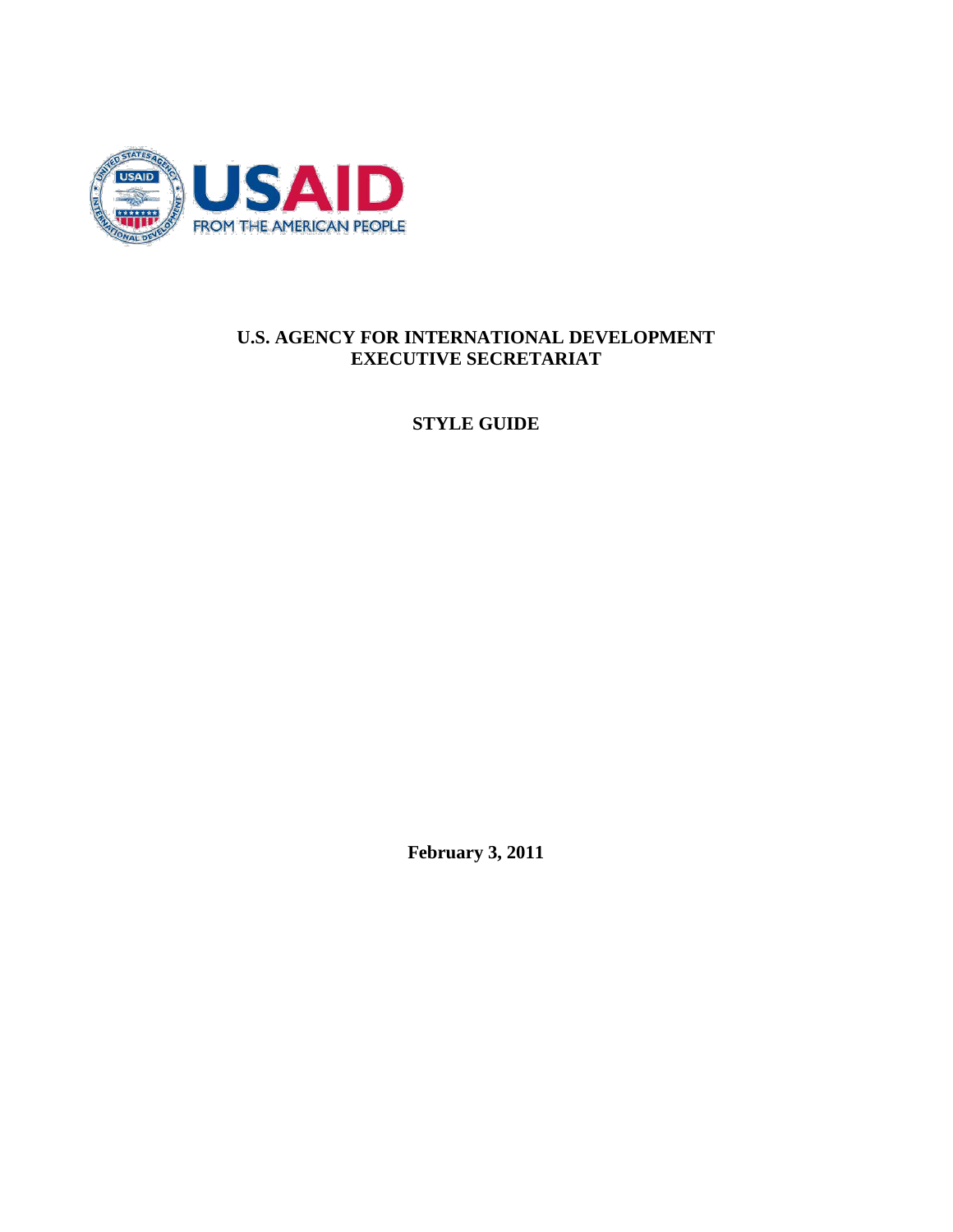# **TABLE OF CONTENTS**

| Introduction |                                                                   | 3              |
|--------------|-------------------------------------------------------------------|----------------|
| Section I    | Formatting                                                        | $\overline{4}$ |
| Section II   | Style                                                             | 7              |
| Section III  | Grammar                                                           | 12             |
| Section IV   | Punctuation                                                       | 19             |
| Section V    | Abbreviations and Acronyms                                        | 23             |
| Section VI.  | Capitalization                                                    | 26             |
| Section VII  | <b>Forms of Address</b>                                           | 29             |
|              | Section VIII Official Cabinet Names and Acronyms; Principal Names | 34             |
| Section IX.  | Other                                                             | 37             |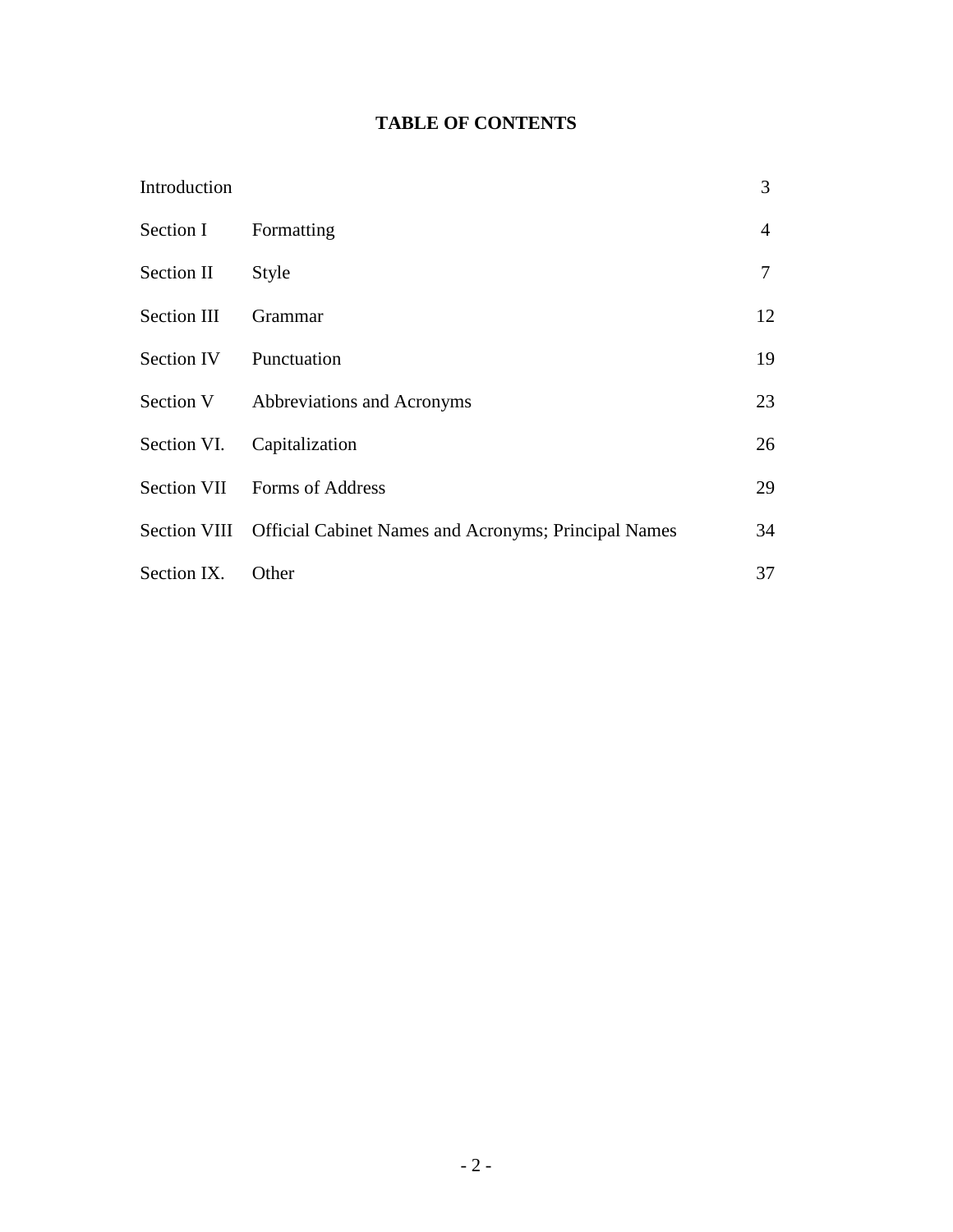### **INTRODUCTION**

The purpose of this style guide is to set forth the general guidelines that the USAID Executive Secretariat (ES) follows in editing documents. All USAID staff tasked with drafting executive documents are requested to follow these guidelines.

In the event of a discrepancy between the guidelines set forth in this manual and document-specific guidelines found on the ES website, the document-specific guidelines prevail.

For State documents, State/ES guidelines will apply. Please refer to the State/ES guidance found on the USAID/ES web page at the following link: http://inside.usaid.gov/es/extCorrDS.html.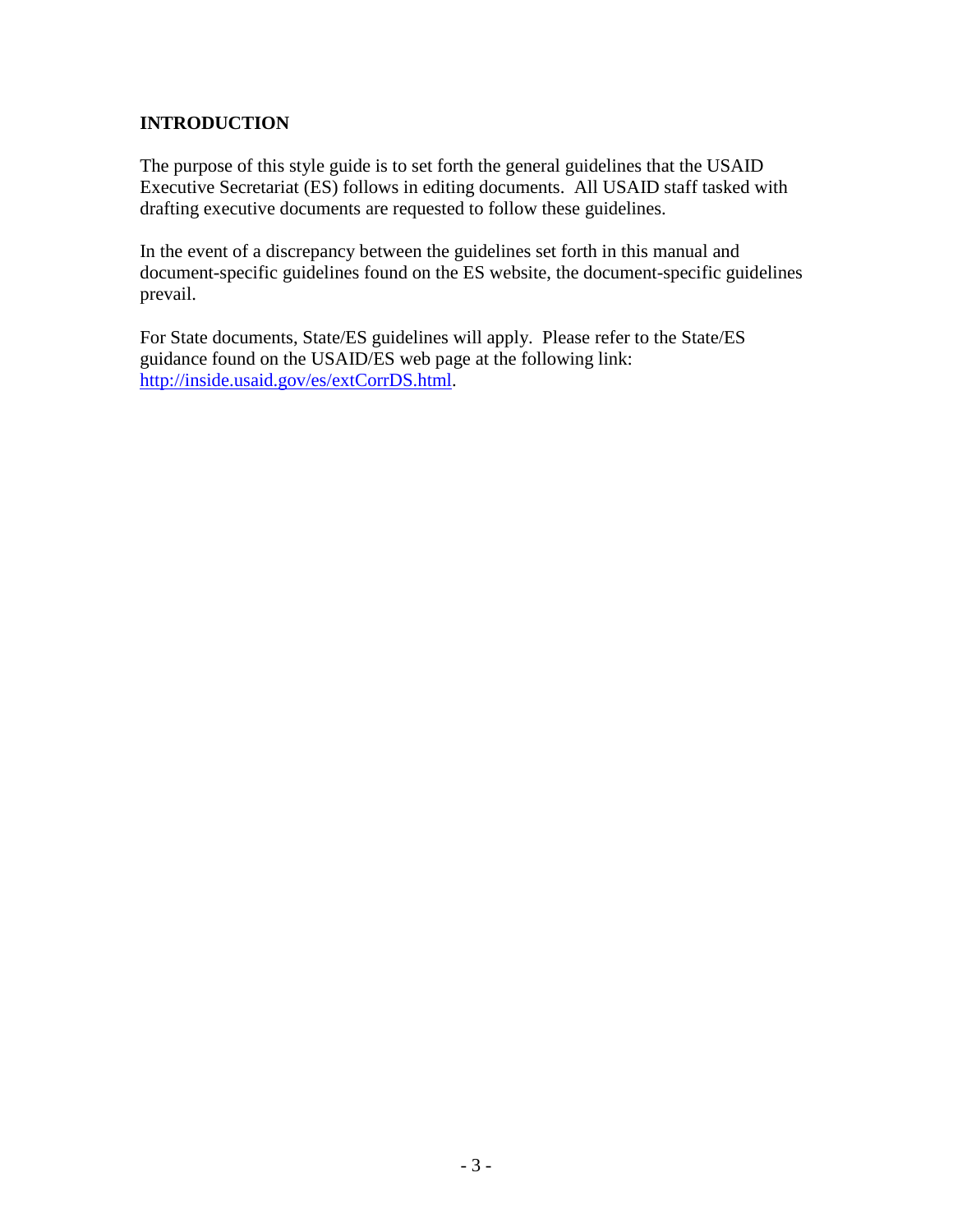#### **I. FORMATTING**

Formatting guidelines may change in accordance with a new Administrator's preferences. Drafters are requested to please check this section periodically to ensure that the correct formatting guidelines are being followed.

N.B.: When preparing documents for State, State guidelines will apply.

| <b>Standard Fonts:</b> | Times New Roman 12 for all executive documents.<br>Times New Roman 12 for meeting talking points.<br>Times New Roman 14 for State Department documents, including<br>funding memos.<br>Times New Roman 16 for remarks. |
|------------------------|------------------------------------------------------------------------------------------------------------------------------------------------------------------------------------------------------------------------|
|                        | <b>Standard Margins:</b> One-inch left and right non-justified; one-inch top and bottom.                                                                                                                               |
| Indents:               | Paragraphs are indented five spaces.                                                                                                                                                                                   |
| <b>Spacing:</b>        | Leave two spaces after periods, colons, and before zip codes.<br>Example: See Jane run. See Dick fall.<br>Example: Items will include: $(1)$ x; $(2)$ y.<br>Example: Arlington, VA 22201                               |
|                        | Leave one space between FY or CY and the year.<br>Example: FY 2009; CY 2009                                                                                                                                            |
|                        | Leave two spaces after a period when it follows a number or letter<br>indicating enumeration (agenda items, numbered paragraphs, etc.)<br>Example: I. Agenda Item 1<br>Example: A. Funding Source                      |

**N.B.:** It is recommended that drafters and correspondence analysts click on the "Show/Hide" icon in the tool bar so that spacing is indicated. This will highlight whether the correct number of spaces have been left throughout a document.

| <b>Pagination:</b> | Paginate documents of more than one page.<br>Place page numbers at the top center of a page as follows: -2- |
|--------------------|-------------------------------------------------------------------------------------------------------------|
|                    | Suppress the number on the first page of the main document and<br>of each attachment.                       |
|                    | The clearance page should be numbered consecutively, as part of<br>the main document.                       |
|                    | Paginate each attachment individually.                                                                      |

**N.B.:** For USAID documents, paginate the clearance page as part of the main document. For State documents, the clearance page is not paginated.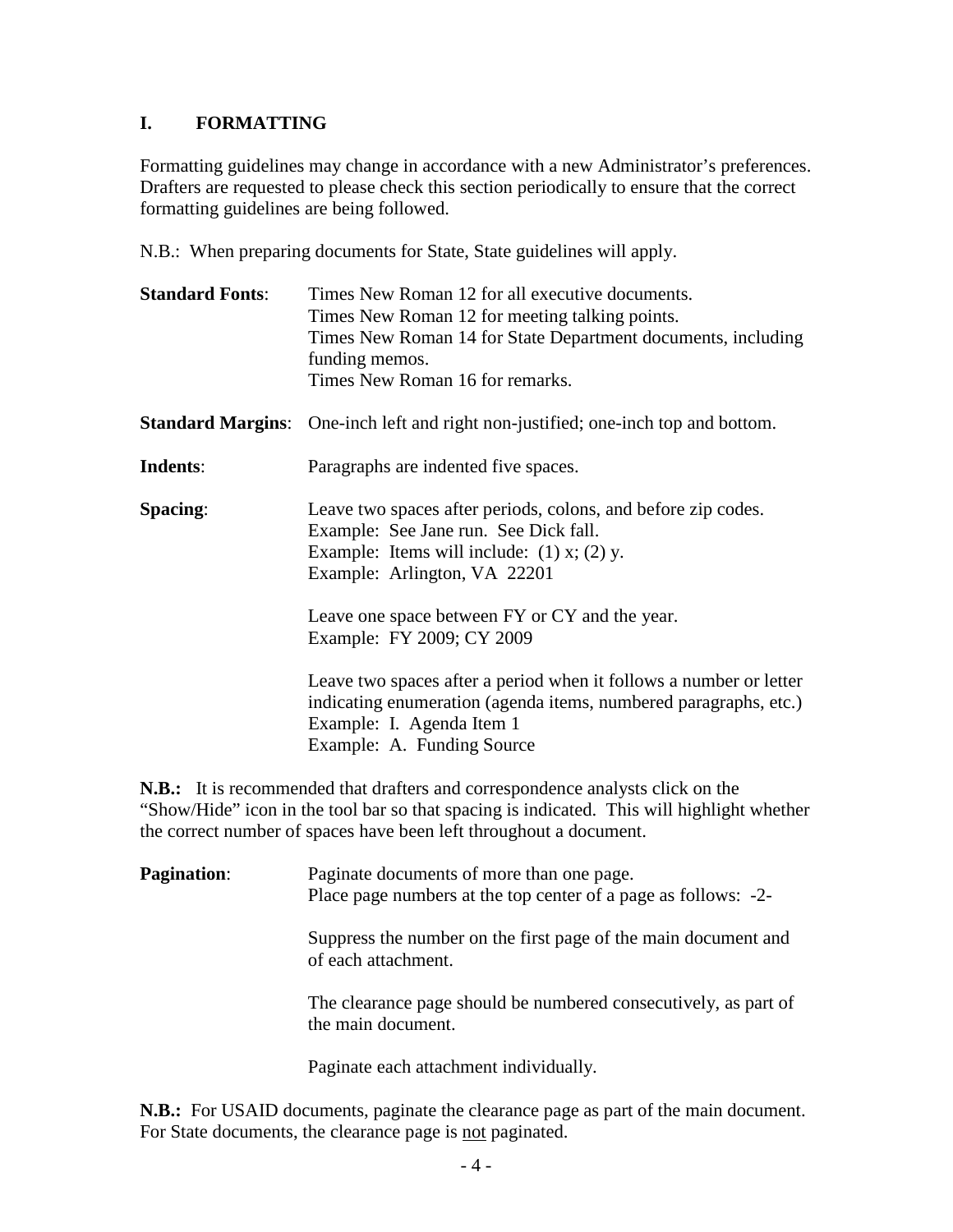| Line Wrapping:  | Do not split proper names, titles and names, numbers, and<br>"Fiscal or Calendar Year" or "FY and CY" and the year in<br>question between lines. What is listed in quotation marks in the<br>following examples should always appear on one line in the text.<br>"Mary Jane Doe"; "Ambassador John Doe"<br>Examples:<br>"one million dollars"; "\$10 million"<br>"Fiscal Year 2009"; "CY 2009" |
|-----------------|------------------------------------------------------------------------------------------------------------------------------------------------------------------------------------------------------------------------------------------------------------------------------------------------------------------------------------------------------------------------------------------------|
| <b>Symbols:</b> | Always spell out "percent" (never use the "%" sign).<br>Example: one percent; 15 percent                                                                                                                                                                                                                                                                                                       |
|                 | Always spell out "and" (never use "&").                                                                                                                                                                                                                                                                                                                                                        |
| <b>Numbers:</b> | Numbers 10 and above are expressed in numerals, not words.<br>Example: At least 12 people have registered.                                                                                                                                                                                                                                                                                     |
|                 | Numbers less than 10 are written as words.<br>Example: Four adults and five children attended.                                                                                                                                                                                                                                                                                                 |
|                 | <b>Exception:</b> When a sentence contains more than one number,<br>one of which is 10 or higher, all numbers in the sentence should be<br>expressed in numerals.<br>Example: She brought three documents for editing. Last week<br>she brought 10. The 3 she just brought, plus the 10 from last week,<br>total 13.                                                                           |
|                 | Always spell out a number that begins a sentence.<br>Example: Three thousand people were in attendance.                                                                                                                                                                                                                                                                                        |
|                 | <b>Exception:</b> For measurements, use numerals for the amount. No<br>periods are used with the abbreviations.<br>Examples: 8 inches long; 5 lbs of sugar; 12 cm of rain                                                                                                                                                                                                                      |
|                 | <b>Exception:</b> Always use figures for percentages and decimal<br>fractions.<br>Examples: 9 percent; 2.5 inches of rain                                                                                                                                                                                                                                                                      |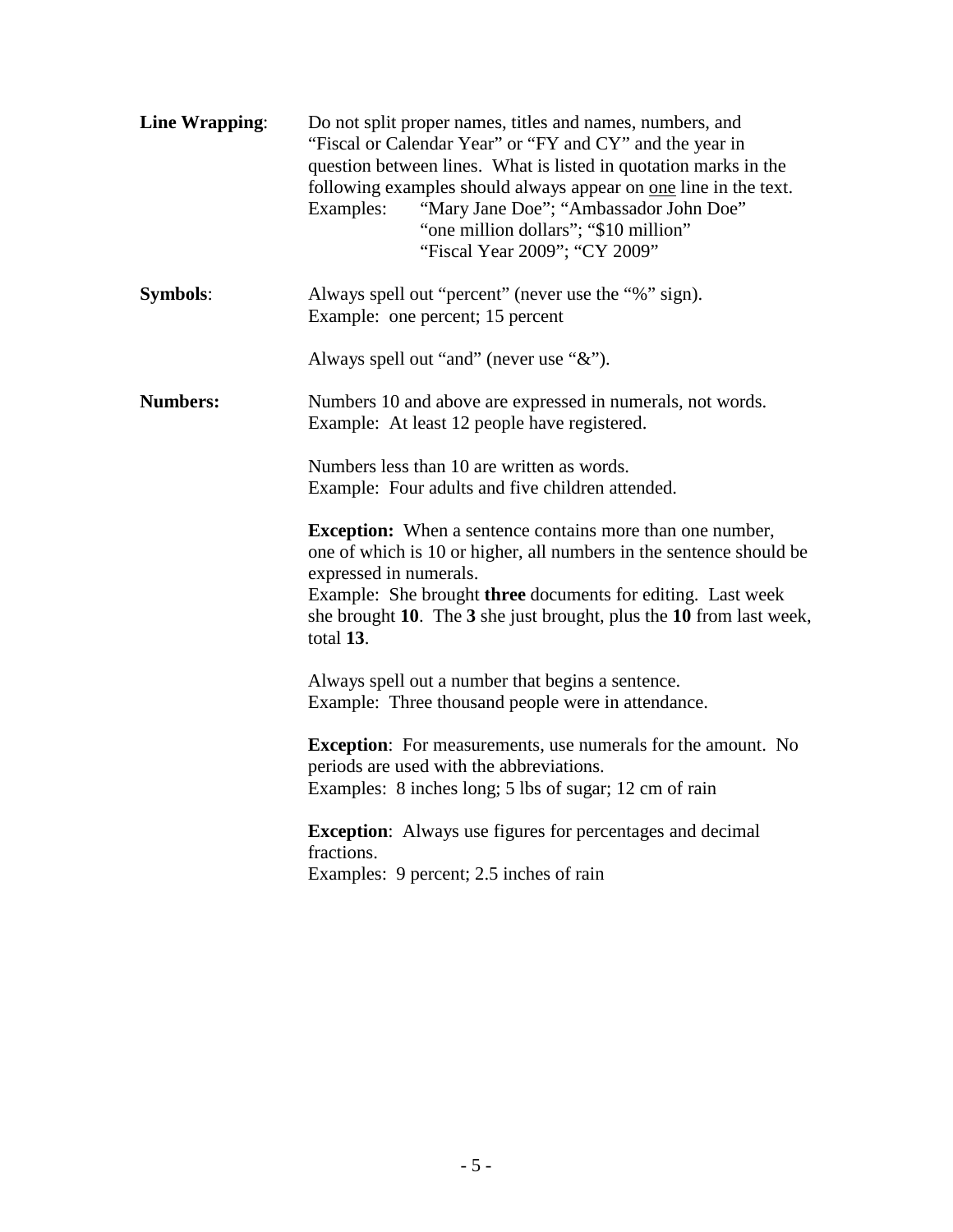| Dates:                                   | When a month-day-year sequence is used at the end of a sentence,<br>insert a comma between the day and year.<br>Example: She was born on May 6, 2000.                                |
|------------------------------------------|--------------------------------------------------------------------------------------------------------------------------------------------------------------------------------------|
|                                          | When a month-day-year sequence is used in the middle of a<br>sentence, insert commas between the day and year, and after the<br>year.<br>Example: On May 31, 2010, I plan to retire. |
|                                          | When only a partial date is used (month and day, month and year),<br>no comma is needed.<br>Examples: June 11 is her birthday.<br>November 1945 is a historic month.                 |
|                                          | Do not write dates using all numerals.<br>Do not place the day in front of the month.<br>Incorrect: 03/06/2000<br>Incorrect: 6 March 2000                                            |
| <b>Fractions:</b>                        | Spell out standalone fractions.<br>Example: Over two-thirds of the staff were absent.                                                                                                |
|                                          | Use numerals for mixed numbers.<br>Example: $4\frac{1}{2}$ inches                                                                                                                    |
| <b>Phone Numbers:</b>                    | Put area code in parentheses. Leave one space before the prefix.<br>Example: (202) 712-0700                                                                                          |
| <b>Proportions/Ratios:</b> Use numerals. | Example: a 5:1 ratio; a proportion of 1 to 4                                                                                                                                         |
| Billion, Trillion above 999.             | <b>Thousand, Million,</b> Write out the words. Combine numerals and words for amounts<br>Examples: 100 thousand people<br>\$13.045 billion                                           |
|                                          | <b>Exception:</b> Always use numerals in tables and spreadsheets.                                                                                                                    |
| Time:                                    | Use numerals. Use periods with a.m. and p.m.<br>Example:<br>4 p.m.; 8:45 a.m.                                                                                                        |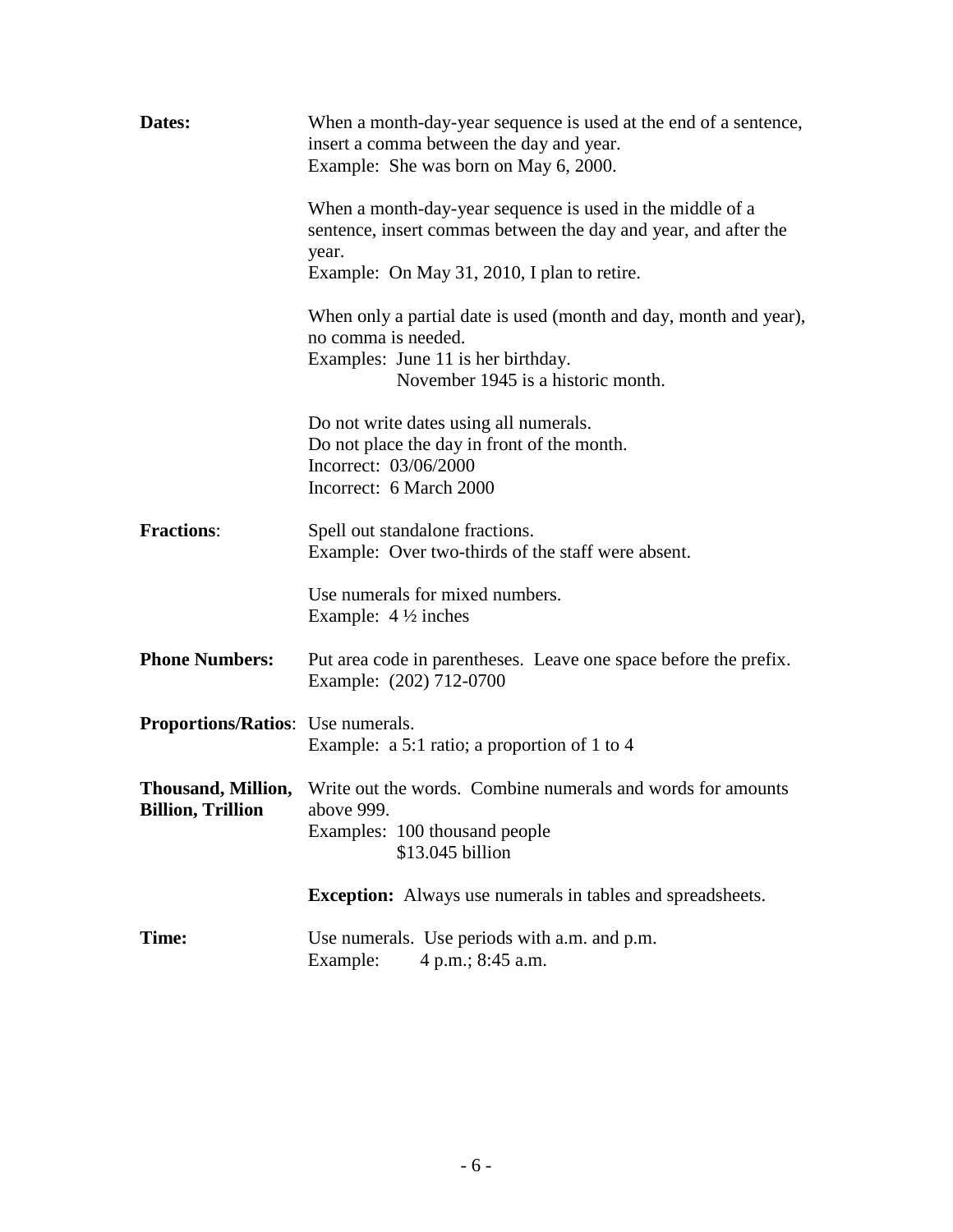# **II. STYLE**

| <b>Active/Passive</b> |                                                                                                                                                                                  |
|-----------------------|----------------------------------------------------------------------------------------------------------------------------------------------------------------------------------|
| Voice:                | Use the active voice whenever possible, rather than the passive.<br>Active verbs eliminate ambiguity about responsibilities.                                                     |
|                       | The passive voice is signaled by the use of some form of the verb<br>"to be" (am, is, are, was, were, being, or been) plus the<br>past participle of the main verb.<br>Examples: |
|                       | Passive: The form must be completed.                                                                                                                                             |
|                       | Active: You must complete the form.                                                                                                                                              |
|                       | Passive: The Office was notified by OMB.<br>Active: OMB notified the office.                                                                                                     |
|                       | By eliminating the helping verb, the active voice sentence<br>generally uses fewer words to communicate the same information.<br>Examples:                                       |
|                       | Passive: Mr. Doe was told by the bank official that he would need<br>to provide additional documentation. (16 words)                                                             |
|                       | Active:<br>The bank official told Mr. Doe he would need to provide<br>additional information. (13 words)                                                                         |
|                       | Active voice more closely resembles spoken language. When we<br>speak, we generally use the active voice without thinking.<br>Examples:                                          |
|                       | Passive: Breakfast was eaten by me this morning.<br>Active: I ate breakfast this morning.                                                                                        |
|                       | Tips to convert passive sentences to active sentences:                                                                                                                           |
|                       | (1) Turn the clause or sentence around, putting the subject first.<br>Passive: The proposed rule was published by General Counsel<br>in the Federal Register.                    |
|                       | Active: General Counsel published the proposed rule in the<br>Federal Register.                                                                                                  |
|                       | (2) Change the verb to eliminate the helping verb "to be."<br>Passive: We must consider how our resources will be used to<br>deliver quality services.                           |
|                       | Active: We must consider how to use our resources to deliver<br>quality services.                                                                                                |
|                       |                                                                                                                                                                                  |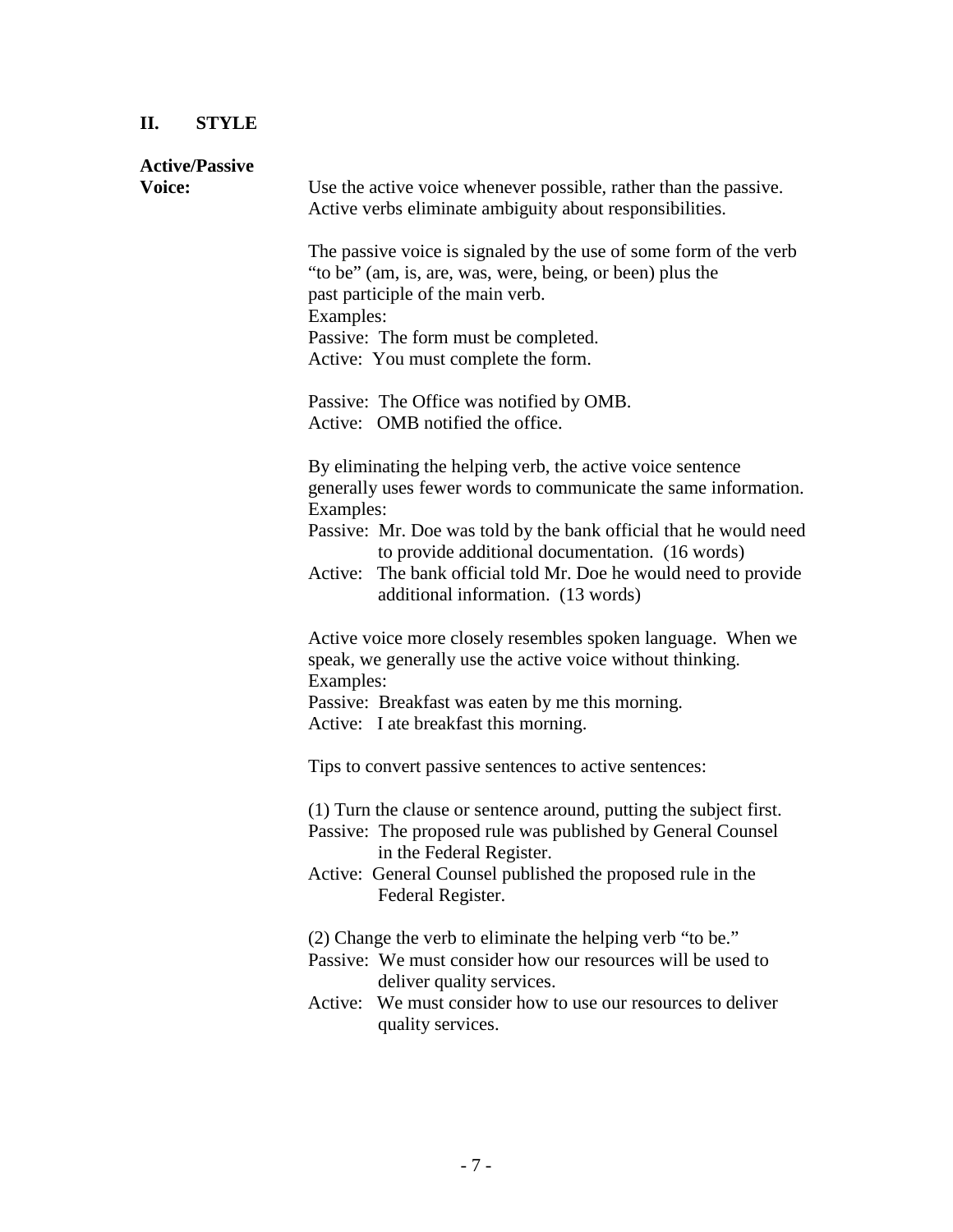|                     | (3) Rethink the sentence.                                                                                                                                                                                                                                                                                                                  |
|---------------------|--------------------------------------------------------------------------------------------------------------------------------------------------------------------------------------------------------------------------------------------------------------------------------------------------------------------------------------------|
|                     | Passive: Although Mr. Doe was found to be eligible for this<br>position, all of the positions had already been filled by<br>our personnel office prior to receiving his application.<br>Active: Though we found Mr. Doe eligible for the position,<br>our personnel office had filled all positions before we<br>received his application. |
| <b>Cut Passive:</b> | A form of the passive voice that never identifies the doer of the<br>action.                                                                                                                                                                                                                                                               |
|                     | Example:                                                                                                                                                                                                                                                                                                                                   |
|                     | <b>Cut Passive:</b>                                                                                                                                                                                                                                                                                                                        |
|                     | New requirements were introduced to strengthen the<br>banking system.                                                                                                                                                                                                                                                                      |
|                     | Active: The Banks Act of 1985 introduced new requirements<br>to strengthen the banking system.                                                                                                                                                                                                                                             |
|                     |                                                                                                                                                                                                                                                                                                                                            |

**N.B**.: The cut passive form is appropriate in two situations:

1) When it is not known who performed the action; and

2) When the doer of the action is unimportant.

If adding the name of the person or organization performing the action would make the document stronger, the doer should be identified if possible.

| <b>Address the</b><br><b>Reader:</b> | When appropriate, address the reader directly, using the pronoun<br>"you."<br>Example: "You will note" instead of "Please note." |
|--------------------------------------|----------------------------------------------------------------------------------------------------------------------------------|
| <b>Conjunctions:</b>                 | Do not begin a sentence or a talking point with the conjunctions<br>"And" or "Because."                                          |
| <b>Excess Words:</b>                 | Omit needless words. Excess or elaborate words make a document<br>weaker.                                                        |

| <b>Excess Words</b>                        | <b>Plain Language Alternatives</b> |
|--------------------------------------------|------------------------------------|
| as a means of                              | To                                 |
| at a later date                            | Later                              |
| at the present time                        | <b>Now</b>                         |
| for the purpose of                         | to, for                            |
| in accordance with                         | Under                              |
| in order to                                | To                                 |
| in the event that                          | If                                 |
| notwithstanding the fact that              | Although                           |
| on a monthly basis; on an ongoing basis    | monthly; continually               |
| pertaining to; related to; with regard to  | of, about                          |
| so as to                                   | To                                 |
| until such time as; up to now; when and if | until; formerly; if                |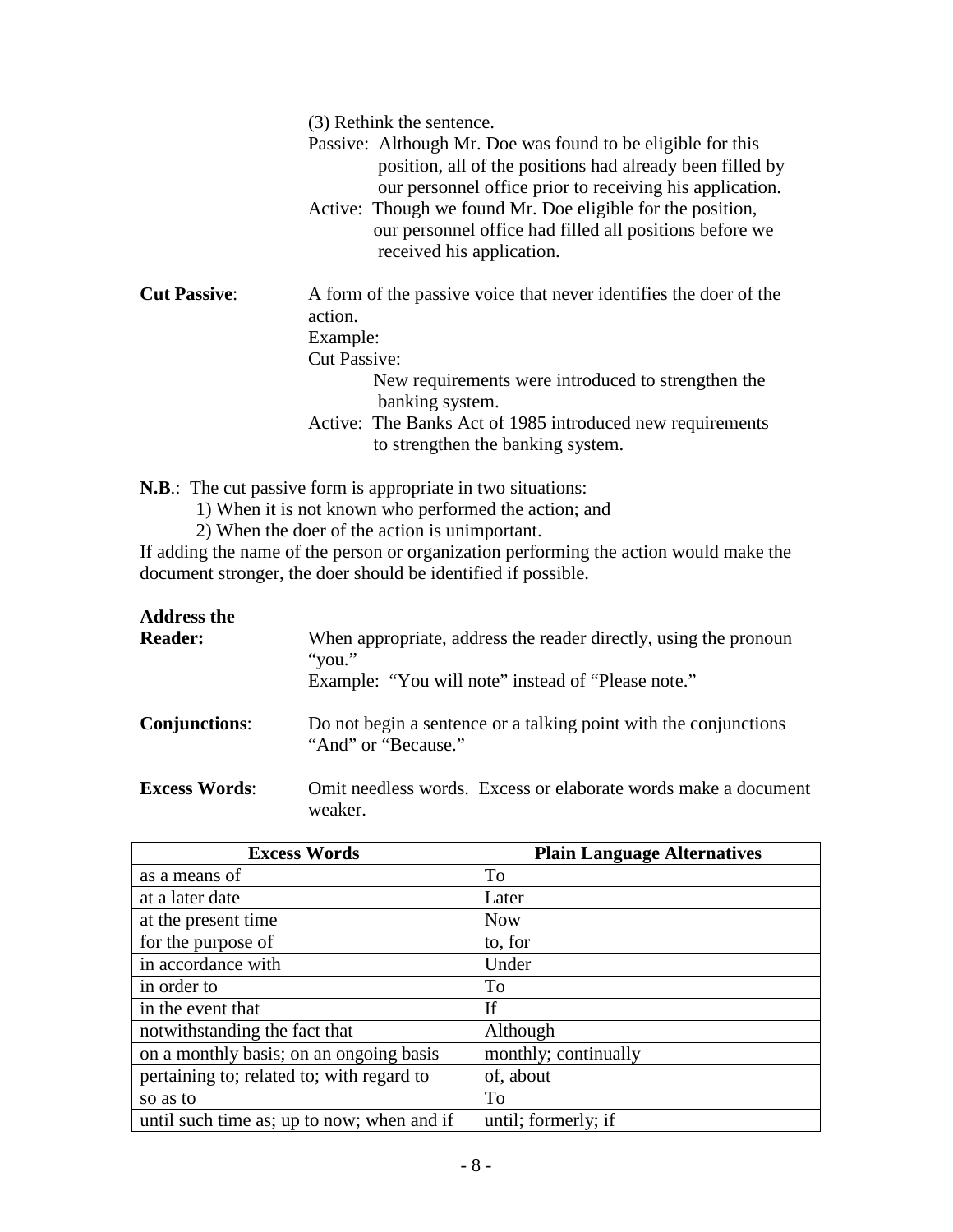| <b>Foreign Words:</b>                | Use English equivalents of foreign words or phrases<br>whenever possible.<br>When foreign words have no English equivalent, italicize them.<br>Example: "That's life" instead of "c'est la vie."<br>Example: Ethiopia's short rainy season is called belg.                                                                                                                                                                                    |
|--------------------------------------|-----------------------------------------------------------------------------------------------------------------------------------------------------------------------------------------------------------------------------------------------------------------------------------------------------------------------------------------------------------------------------------------------------------------------------------------------|
|                                      | <b>Exceptions</b> to this rule include the following:<br>bona fide, e.g., and etc.                                                                                                                                                                                                                                                                                                                                                            |
| <b>Headings:</b>                     | Use as many informative headings as possible.                                                                                                                                                                                                                                                                                                                                                                                                 |
| Jargon:                              | The specialized language of a trade, profession, or similar group.<br>Avoid jargon as it can be a barrier to communication with non-<br>specialists.                                                                                                                                                                                                                                                                                          |
| <b>Multiple</b><br><b>Negatives:</b> | The use of multiple negatives muddles the meaning of a sentence.<br>Convert negative statements to positive ones whenever possible.<br>Negative: No changes will be made unless the supervisor reviews<br>the regulations and concludes that they are not lacking<br>important information.<br>Positive: Changes will be made only if the supervisor reviews the<br>regulations and concludes that they are lacking important<br>information. |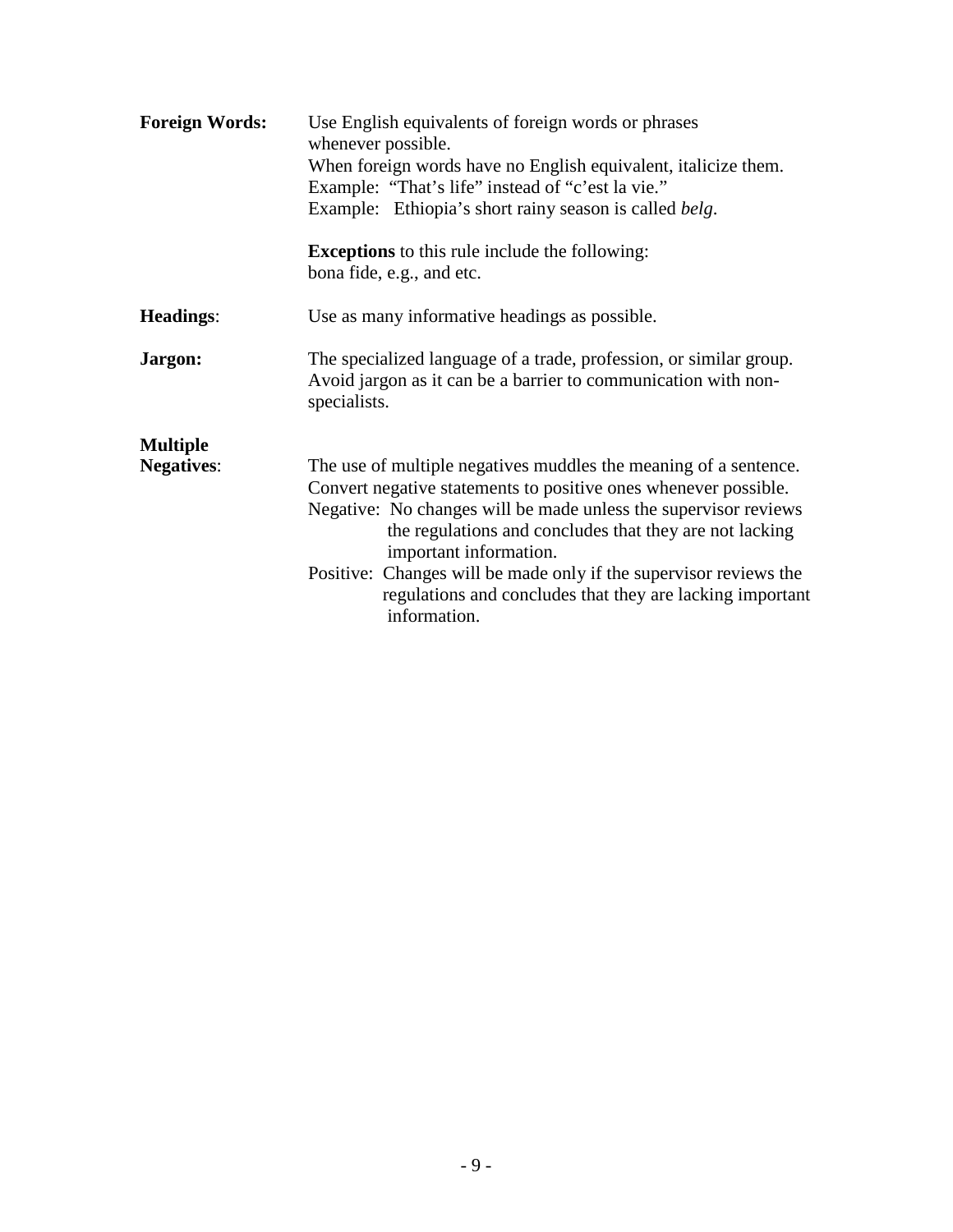**Phonetic Spelling:** In briefing memos, always include the phonetic spelling of any biographical or geographical name that may be unfamiliar to the Administrator or Deputy Administrator but which they will need to pronounce correctly during meetings, remarks, receptions, etc.

> Phonetic spellings are set off in brackets after each section of a name (one section per bracket).

> Any syllable to be stressed should be capitalized so that the speaker knows where to place the emphasis. When a name has only one syllable, there is no need to capitalize.

Place hyphens between each syllable of one word. Examples: Ambassador Urs {Oohrs} Ziswiler {ZEES-vee-ler} Pristina {PRISH-tuh-naa}, Kosovo {KO-suh-vo}

**N.B.: For briefing memos with remarks or talking points**: The phonetic pronunciation should only be included in the remarks section of a briefing memo. It should NOT be included in the title, objectives section, participant list, or biography.

**For briefing memos without remarks or talking points**: The phonetic pronunciation should be included the first time the name appears.

| <b>Sentence and</b><br>Paragraph<br><b>Structure:</b> | Documents should be written at a sixth grade level (referring to<br>readability, with simple sentence structure, not simple concepts).                                                                                            |
|-------------------------------------------------------|-----------------------------------------------------------------------------------------------------------------------------------------------------------------------------------------------------------------------------------|
|                                                       | The more complicated the information, the simpler the sentence<br>structure must be.                                                                                                                                              |
|                                                       | Write with analytical logic, not emotional appeal.                                                                                                                                                                                |
|                                                       | Put key information first $-$ the first seven words count the most.                                                                                                                                                               |
|                                                       | The following three factors affect reading comprehension:<br>1) The number of words in each sentence.<br>2) The number of sentences in each paragraph.<br>3) The number of big words (three or more syllables) in a<br>paragraph. |

**N.B.:** ES receives many documents that have sentences  $10 - 15$  lines long. Divide them into two or three shorter sentences of no more than five lines each. Delete any extraneous words. Sentences should contain a maximum of  $15 - 17$  words.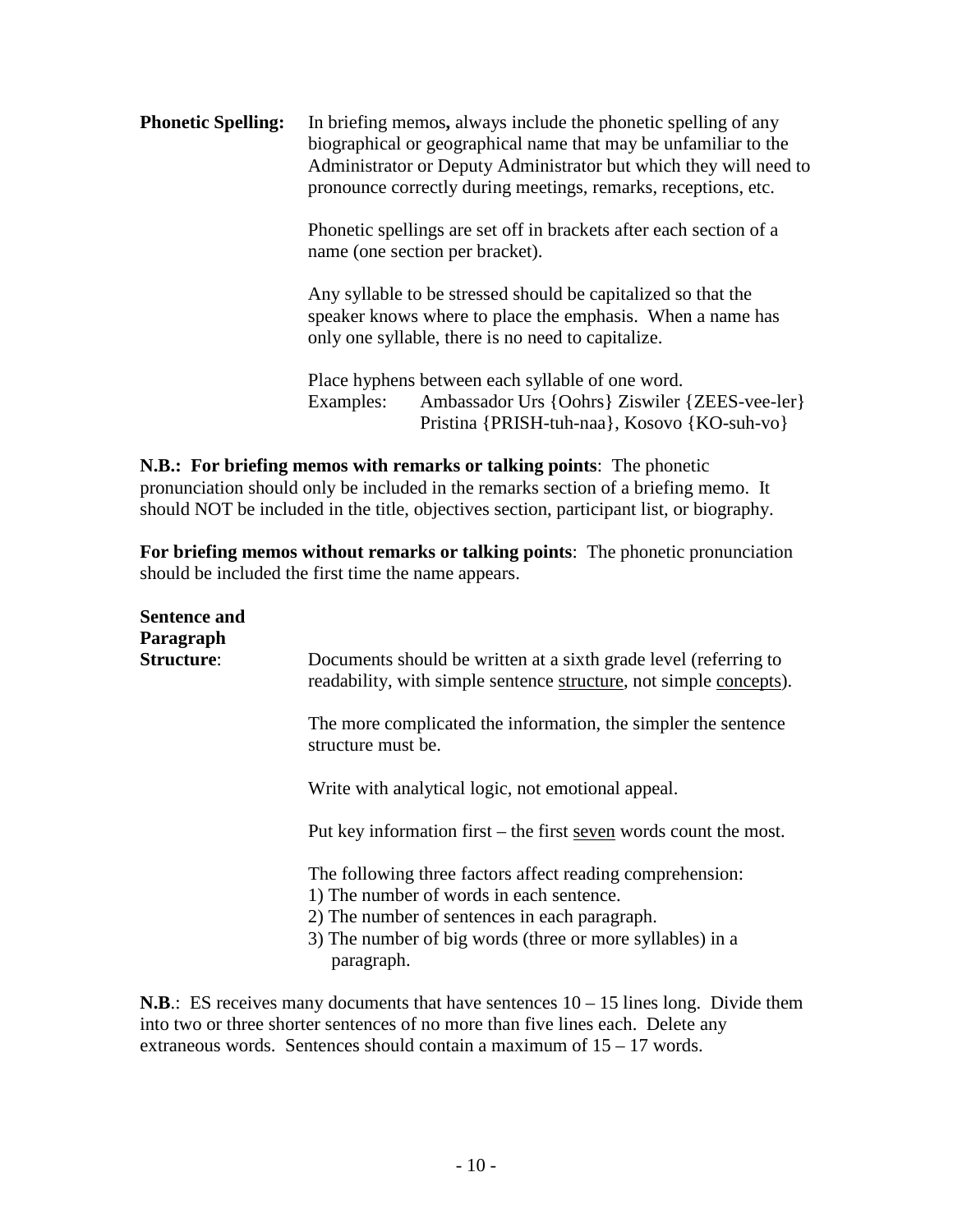| <b>Shall vs. Must:</b>                    | Do not use "shall." Use "must" to signify mandatory action, or<br>write the sentence in a directive manner using phrases such as<br>"requires" or "is required."<br>Example: Contractor will provide training services.<br>(NOT Contractor shall provide training services). |
|-------------------------------------------|------------------------------------------------------------------------------------------------------------------------------------------------------------------------------------------------------------------------------------------------------------------------------|
| <b>Shall vs. Will:</b>                    | Do not use "shall." "Will" signifies future action. It can also be<br>used to indicate mandatory future action.<br>Example: We will decide. You will finish tomorrow.<br>(NOT We shall decide. You shall finish tomorrow.)                                                   |
| Will vs. Would:                           | Use "will" to signify future tense. Do not use "would" unless it is<br>conditional.<br>Example: Additional funding will expedite the process.<br>Example: Additional funds would expedite the process if they are<br>received before the start of the rainy season.          |
| <b>Must vs. Should:</b>                   | Must indicates that something is mandatory;<br>should indicates that it is NOT mandatory.<br>Example: You must be on time.<br>You should be on time if at all possible.                                                                                                      |
| <b>Talking Points/</b><br><b>Remarks:</b> | Words should be written as they are spoken.<br>Example: one million dollars (not \$1,000,000 or \$1 million)<br>Talking points should be written in the first person.                                                                                                        |
| <b>Unnecessary</b><br><b>Qualifiers:</b>  | Example: I support your decision.<br>Avoid using as they add no additional meaning to a sentence.                                                                                                                                                                            |

| <b>Unnecessary</b>                        | <b>Sufficient</b>              |
|-------------------------------------------|--------------------------------|
| Their claim was totally unrealistic.      | Their claim was unrealistic.   |
| We are completely convinced.              | We are convinced.              |
| Work in partnership with                  | Work with                      |
| Additional requirements needed to         | Requirements needed to         |
| Maintain successful bilateral agreements. | Maintain bilateral agreements. |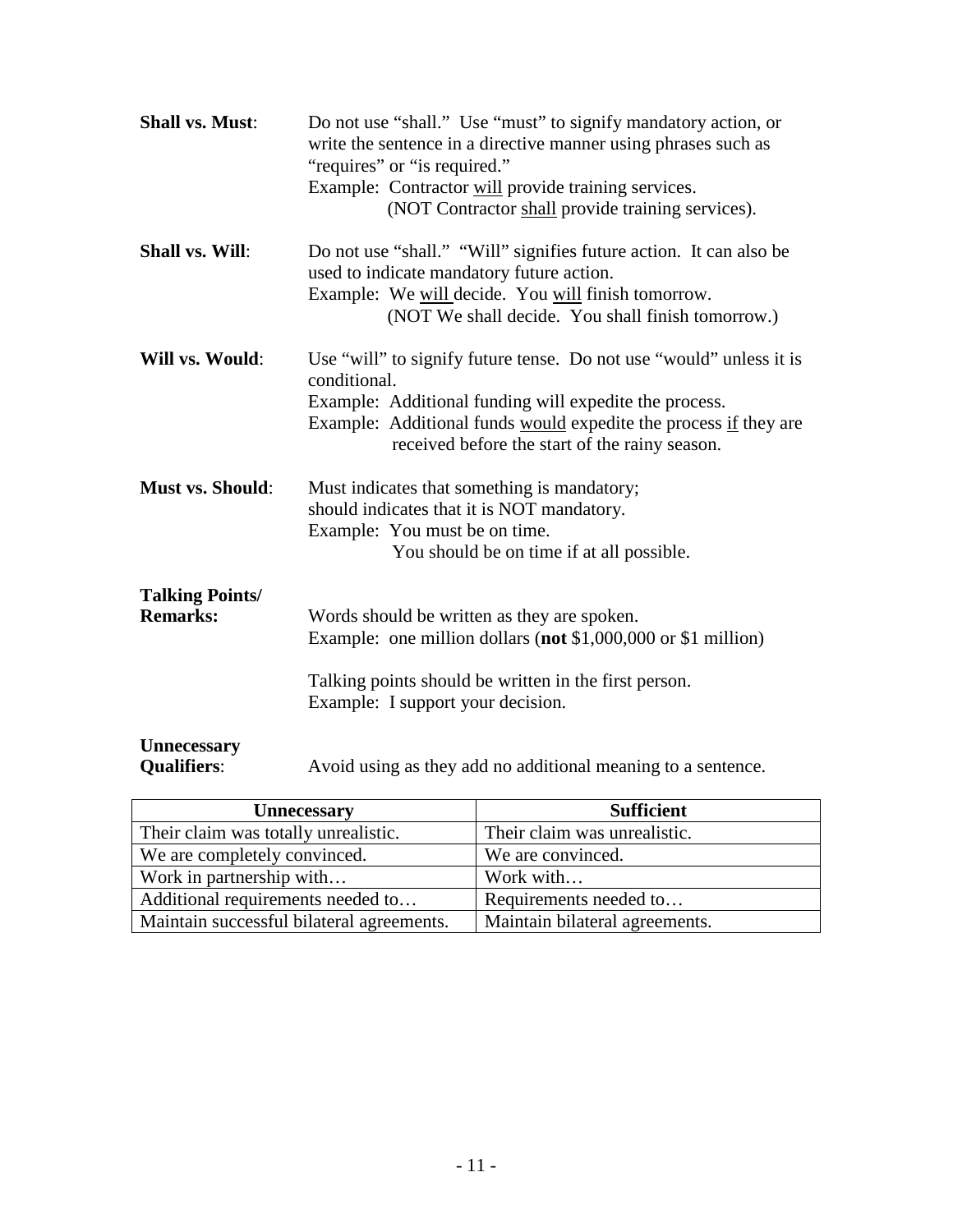#### **III. GRAMMAR**

#### **Common**

**Errors:** The following words and phrases are frequently written incorrectly.

| <b>Correct</b>   | <b>Reason</b>                              |
|------------------|--------------------------------------------|
| decision maker   | two words, not hyphenated                  |
| hands-on         | hyphenated                                 |
| ongoing          | one word                                   |
| round table      | two words                                  |
| state of the art | no hyphens                                 |
| toward           | no "s" at the end                          |
| work force       | two words (It has become common usage      |
|                  | to write these two words as one. Per       |
|                  | Webster's Dictionary, they are two words.) |

**Compound Words**: Compound nouns ending in "up" are one word or hyphenated: checkup close-up

| $\cdots$ | $\cdots$  |
|----------|-----------|
| roundup  | sign-up   |
| pileup   | follow-up |

**N.B.**: If the same words are used as verb phrases, each word stands alone.

Example: I will follow up {verb phrase} on your suggestion. I will give you a detailed follow-up {noun} afterwards.

|           | Compounds nouns ending in "down" are usually one word. |
|-----------|--------------------------------------------------------|
| showdown  | meltdown                                               |
| breakdown | slowdown                                               |
| sundown   | countdown                                              |

**N.B**.: If you give someone a "put-down," you need to hyphenate.

|          | Compound nouns ending with "in" are usually hyphenated. |
|----------|---------------------------------------------------------|
|          | Compound nouns ending in "out" are usually one word.    |
| break-in | dropout                                                 |
| trade-in | standout                                                |
| sit-in   | sellout                                                 |
| drive-in | buyout                                                  |

**N.B**.: You must give your children a "time-out." When you eat dinner, it may become a "pig-out."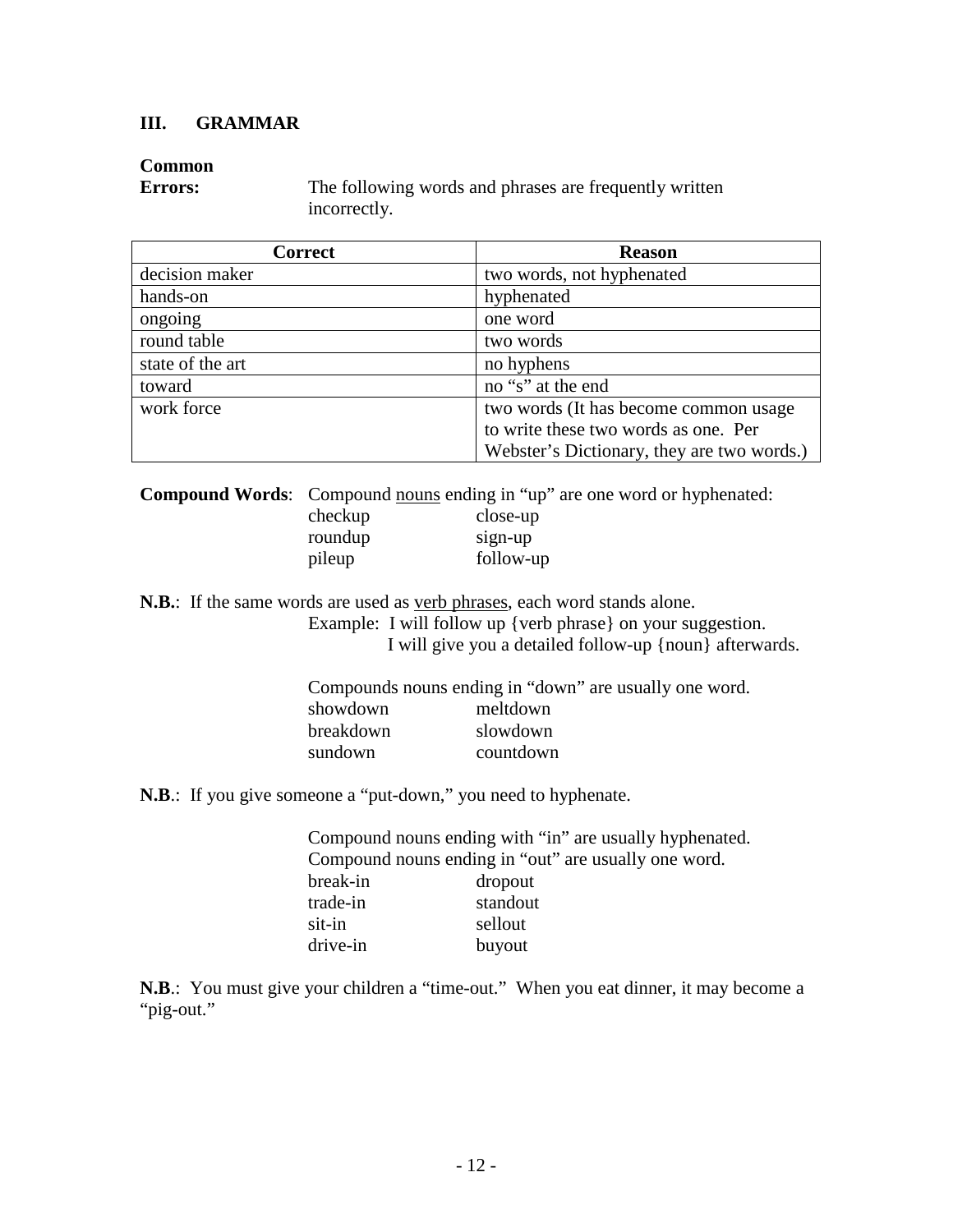Compound nouns ending in "on" are usually hyphenated, while compound nouns ending in "off" are either one word or hyphenated. add-on layoff<br>carry-on takeoff carry-on run-on show-off<br>follow-on send-off follow-on

**N.B**. You "login" and "logoff" your computer.

|                      |                                                       | Compound nouns with a prepositional phrase are usually                                                                                                                  |
|----------------------|-------------------------------------------------------|-------------------------------------------------------------------------------------------------------------------------------------------------------------------------|
|                      | hyphenated but not always.                            |                                                                                                                                                                         |
|                      | attorney-at-law                                       | power of attorney                                                                                                                                                       |
|                      | brother-in-law                                        | line of credit                                                                                                                                                          |
|                      | right-of-way                                          | rule of thumb                                                                                                                                                           |
|                      | standard of living                                    | state of the art                                                                                                                                                        |
|                      | When in doubt, check a dictionary!                    |                                                                                                                                                                         |
| <b>Correlative</b>   |                                                       |                                                                                                                                                                         |
| <b>Conjunctions:</b> | bothand<br>eitheror<br>neithernor<br>not onlybut also | A pair of conjunctions that connect two parts of a sentence and<br>are not used adjacent to each other. The most common pairs are:                                      |
|                      | unpunctuated.<br>attitude.                            | Sentences containing correlative conjunctions are internally<br>Example: He has changed neither his style nor his ethics nor his                                        |
| <b>Idiomatic</b>     |                                                       |                                                                                                                                                                         |
| <b>Expressions:</b>  | Agree with/agree to                                   |                                                                                                                                                                         |
|                      | Agree with: concur with a person or idea              |                                                                                                                                                                         |
|                      | Agree to:                                             | show acceptance to another person's plan                                                                                                                                |
|                      |                                                       | Examples: I agree with John. We agree to the terms.                                                                                                                     |
|                      | Angry with/angry at<br>Angry at:                      | Angry with: used when the object of anger is a person<br>used when the object of anger is not a person<br>Examples: I am angry with Jean. I am angry at the idea of it. |
|                      | Part from/part with                                   |                                                                                                                                                                         |
|                      |                                                       | Part from: when referring to a person or people                                                                                                                         |
|                      | Part with: when referring to an object                |                                                                                                                                                                         |
|                      |                                                       | Examples: I parted from Joe. I parted with my favorite sweater.                                                                                                         |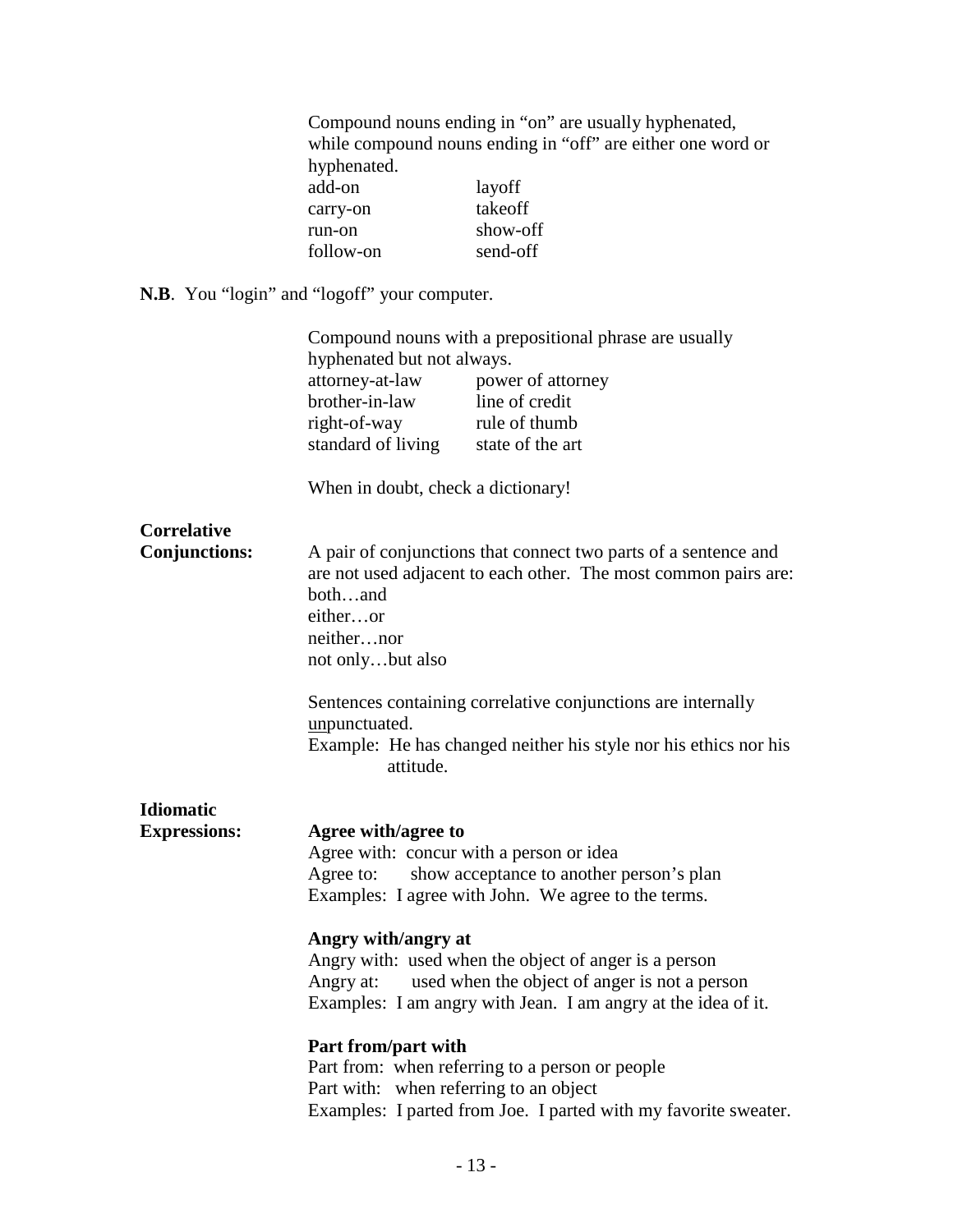|                       | Different from/identical with                                                                     |
|-----------------------|---------------------------------------------------------------------------------------------------|
|                       | Different from: (not different than)                                                              |
|                       | Identical with: (not identical to)                                                                |
|                       | Examples: Your idea is no different from mine.                                                    |
|                       | Your situation is identical with mine.                                                            |
|                       |                                                                                                   |
|                       | <b>Between/among</b>                                                                              |
|                       | Between: referring to two people, places, or things                                               |
|                       | Among: referring to three or more people, places or things                                        |
|                       | Examples: There is agreement between the two of them.                                             |
|                       | The memo was circulated among five people.                                                        |
|                       | All/all of                                                                                        |
|                       | when "all" refers to a noun.<br>All:                                                              |
|                       | All of: when "all" refers to a pronoun.                                                           |
|                       | Examples: All the developers went on vacation.                                                    |
|                       | All of them are gone.                                                                             |
|                       |                                                                                                   |
| <b>Modifiers:</b>     | Place adjectives and adverbs next to the noun or verb they modify                                 |
|                       | to avoid confusion.                                                                               |
|                       | Example: He spoke in the strongest possible terms of a new trade<br>agreement with the Europeans. |
|                       | Avoid:<br>He spoke of a new trade agreement with the Europeans                                    |
|                       | in the strongest possible terms.                                                                  |
|                       |                                                                                                   |
| <b>New Words:</b>     | e-mail<br>All in lower case separated by a hyphen                                                 |
|                       | Two words, lower case<br>home page                                                                |
|                       | online<br>One word, lower case, no hyphen                                                         |
|                       | One word, capitalized<br>Webmaster                                                                |
|                       | Two words with "W" capitalized<br>Web page                                                        |
|                       | Web site<br>Two words with "W" capitalized                                                        |
| <b>Nonrestrictive</b> |                                                                                                   |
| <b>Clause:</b>        | One that will not affect the meaning of a sentence if eliminated.                                 |
|                       | Example: The burglar, who had entered through the patio,                                          |
|                       |                                                                                                   |
|                       | went straight to the silver chest.                                                                |
| <b>Restrictive</b>    |                                                                                                   |
| <b>Clause:</b>        | One that is essential to the meaning of the sentence.                                             |
|                       | Example: The burglar who had entered through the patio went                                       |
|                       | straight to the silver chest; the other burglar searched                                          |
|                       | for the wall safe.                                                                                |
|                       |                                                                                                   |
| which/that            | "Which" is used to introduce a nonrestrictive or nonessential                                     |
|                       | clause.                                                                                           |
|                       | Example: The report, which I sent you last week, should be useful.                                |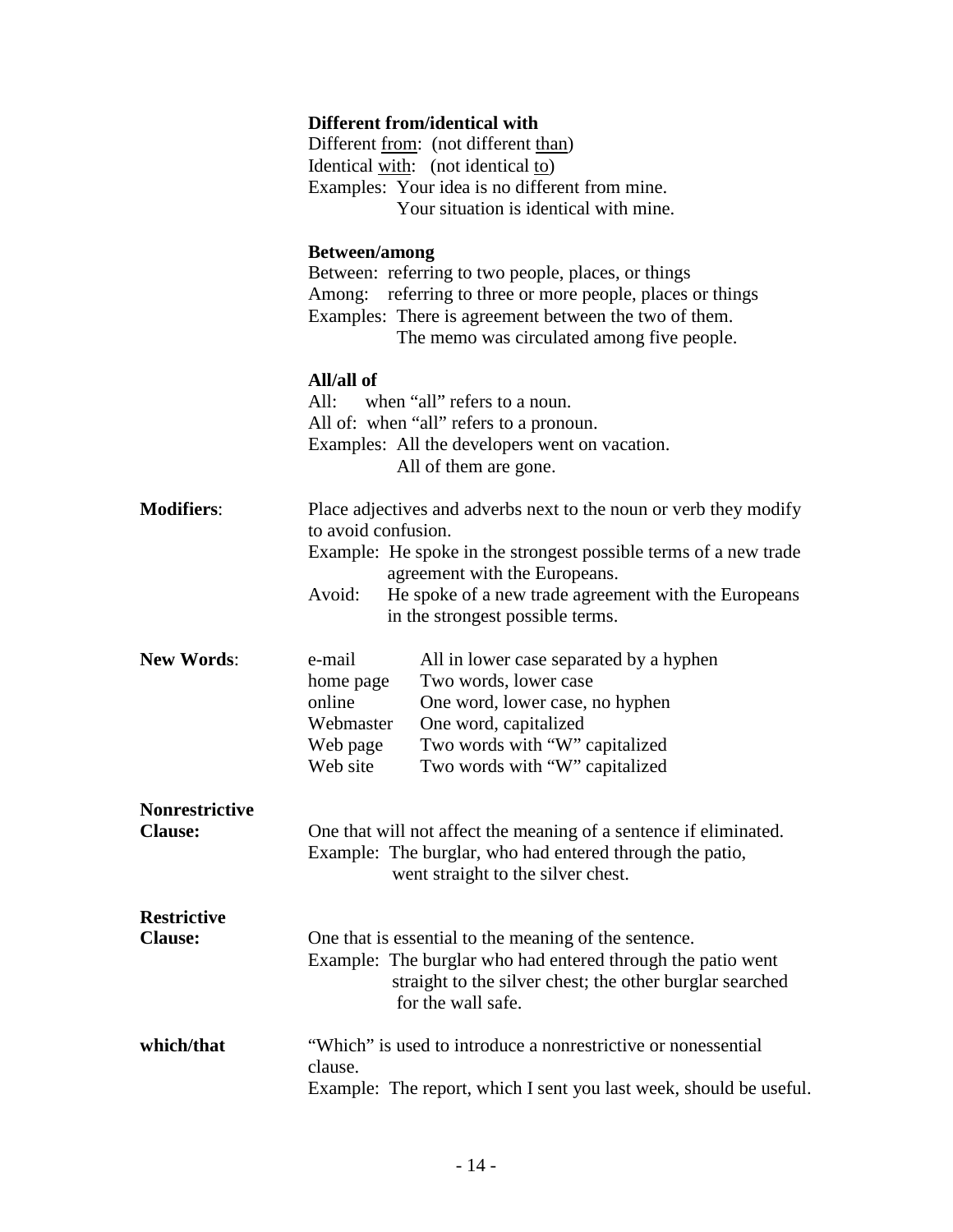|                                         | "That" is used to introduce a restrictive or essential clause.<br>Example: This chapter outlines the basic policies that underlie the<br>Agency's security program.                                                        |
|-----------------------------------------|----------------------------------------------------------------------------------------------------------------------------------------------------------------------------------------------------------------------------|
|                                         | <b>N.B.:</b> "Which" is preferable to "that" in the following circumstances:                                                                                                                                               |
|                                         | (1) When there are two or more parallel essential clauses in the<br>same sentence.<br>Example: She is taking courses which will earn her a high salary<br>and which will qualify her for higher-level jobs.                |
|                                         | (2) When "that" has already been used in the sentence.<br>Example: That is a movie which you must not miss.                                                                                                                |
|                                         | (3) When the essential clause is introduced by "this," "that," or<br>"those."<br>Example: We need to enforce those rules which we presented in<br>earlier chapters.                                                        |
| <b>Troublesome</b><br><b>Nouns:</b>     | principal/principle<br>principal: First, highest, or foremost.<br>principle: Basic truth, law, or assumption; moral or<br>ethical standard                                                                                 |
| <b>Prepositional</b><br><b>Phrases:</b> | Avoid multiple prepositional phrases.<br>Avoid: You must begin hiring within a period of 18 months after<br>the date of receipt of the grant.<br>Better: You must begin hiring within 18 months of receiving the<br>grant. |
| <b>Pronouns:</b>                        | Address the reader directly using the personal pronoun "you"<br>whenever possible.<br>Example: As a voucher examiner, you must review and<br>process vouchers.                                                             |
|                                         | <b>Singular:</b> Use "his" or "her" if the subject is singular.<br>Example: The Director, or her designee, will sign.                                                                                                      |
|                                         | <b>Plural:</b> Use "their" if the subject is plural.<br>Example: Employees must submit their forms for clearance.                                                                                                          |
| other forms.                            | <b>N.B.:</b> Try to reword sentences to avoid the awkward "his or her" by using plurals or                                                                                                                                 |

Example: An assistant tries to anticipate the needs of the boss. (Not "...the needs of his or her boss.")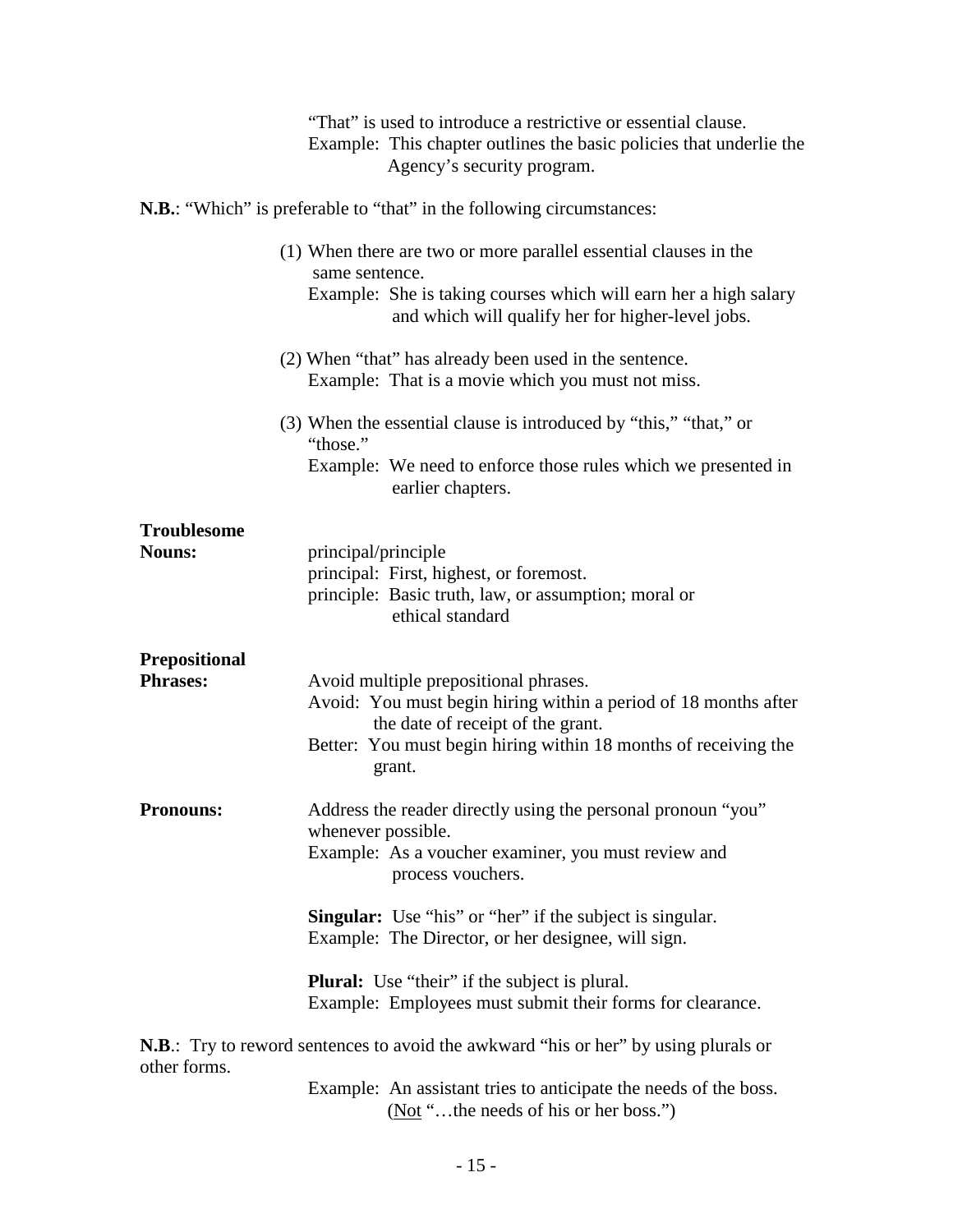The following pronouns are always singular:

| anyone   | everyone   | someone   | no one  |
|----------|------------|-----------|---------|
| anything | everything | something | nothing |
| each     | every      | either    | one     |
| each one | many a     | much      | neither |
| anybody  | everybody  | somebody  | nobody  |

Example: Everyone is going to the concert.

The following are indefinite pronouns and are always plural:

| 10.77<br>$  -$<br>$\Delta r$<br>$\sim$ $\sim$ $\sim$ $\sim$<br>.<br>dolfi<br>лаг<br>пнану<br>ov<br>ມບມ<br>$\ddotsc$<br>$\sim$<br>____ |
|---------------------------------------------------------------------------------------------------------------------------------------|
|---------------------------------------------------------------------------------------------------------------------------------------|

Example: Few people have received training in PowerPoint.

The following may be singular or plural, depending on the subject.

| all<br><br>all<br>ט ש<br><b>UILL</b><br>,,,,,,,<br>$- - - - -$<br>$- -$<br>$- - - - - -$ |
|------------------------------------------------------------------------------------------|
|------------------------------------------------------------------------------------------|

Example: Is any money left in the contract? Are there any bills to be paid?

**Split Infinitives**: An infinitive verb form with an adverbial element interposed between "to" and the verb form. Avoid split infinitives. Correct: The aim is **to examine** the evidence carefully. Avoid: The aim is **to carefully examine** the evidence.

**Verbs:** A verb is the life of a sentence. Strong verbs (e.g., recommend) are often turned into nouns (e.g., recommendation) and a weak verb that supplies little information (e.g., make) is substituted. Weak example: We're asking everyone to make a recommendation for a solution. Strong example: We're asking everyone to recommend a solution.

| <b>Weak Verbs</b> | <b>Smothered Verbs</b>                  | <b>Strong Verbs</b>          |
|-------------------|-----------------------------------------|------------------------------|
| get               | Get the room reservations.              | Reserve the room.            |
| come              | Come to a conclusion by noon.           | Conclude by noon.            |
| hold              | Hold the meeting in your office.        | Meet in your office.         |
| conduct           | Conduct an examination of the data.     | Examine the data.            |
| make              | Make an effective suggestion.           | Suggest something effective. |
| give              | Give them an answer to their question.  | Answer their questions.      |
| do                | Do the work assigned to you.            | Work on your assignment.     |
| is                | She is knowledgeable about careers.     | She knows about careers.     |
| feel              | I feel appreciation for your hard work. | I appreciate your hard work. |
| perform           | Perform the research on these subjects. | Research these subjects.     |
| has/have          | He has hope that he will win.           | He hopes he will win.        |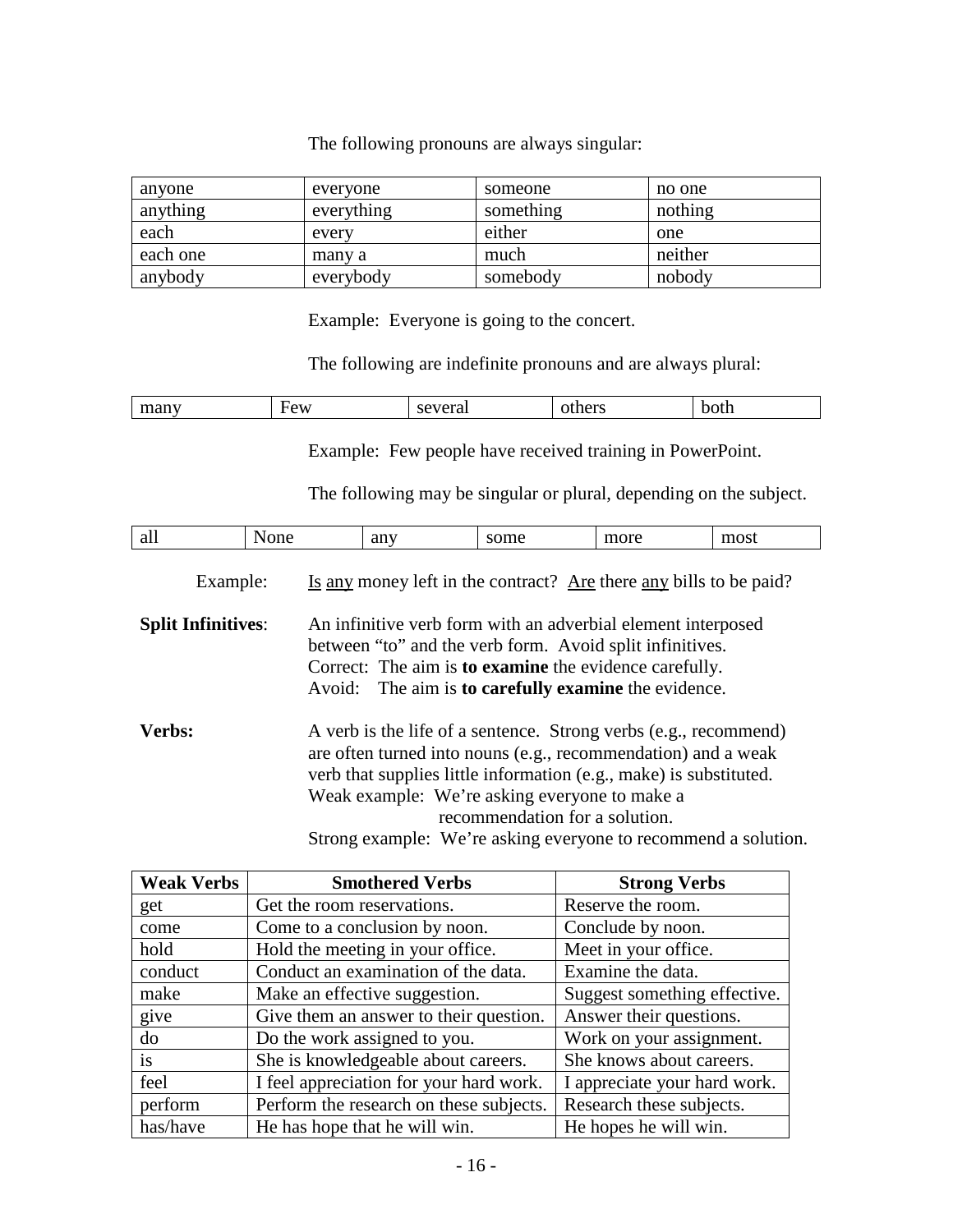| <b>Troublesome</b> |  |
|--------------------|--|
| Verhs <sup>.</sup> |  |

#### **Verbs**: **affect/effect**

affect: (v) to influence, change, or assume effect: (n) a result or an impression

#### **assure/ensure/insure**

assure: Applies only to people.

I assure you, it will be fixed.

- ensure: To make certain. It applies only to inanimate objects. I will ensure that it gets fixed.
- insure: What insurance companies do. Geico insures homeowners.

#### **lay/lie**

Substitute the verb "place" for the word in question. If it fits, use lay, if it doesn't, use lie.

lay: Lay it on the sofa.

lie: I'm going to lie on the sofa.

#### **imply/infer**

imply: to suggest infer: to assume or reach a conclusion

#### **who/whom;**

**whoever/whomever**: Use the following steps to decide whether "who" or "whom" is correct.

- 1) Isolate the who/whom clause from the rest of the sentence.
- 2) Delete the word "who" or "whom."
- 3) Fill the gap with "he/she" or "him/her."

If "he/she" completes the thought, then who is correct. If "him/her" completes the thought, then whom is correct.

#### Examples:

The person (who/whom) does the best work will be promoted.

- 1) who/whom does the best work
- 2) does the best work
- 3) she does the best work
- 4) She completes the thought, so who is correct.

This candidate is the one (who/whom) I will promote.

- 1) who/whom I will promote
- 2) I will promote \_\_\_\_\_\_
- 3) I will promote him
- 4) Him completes the thought, so whom is correct.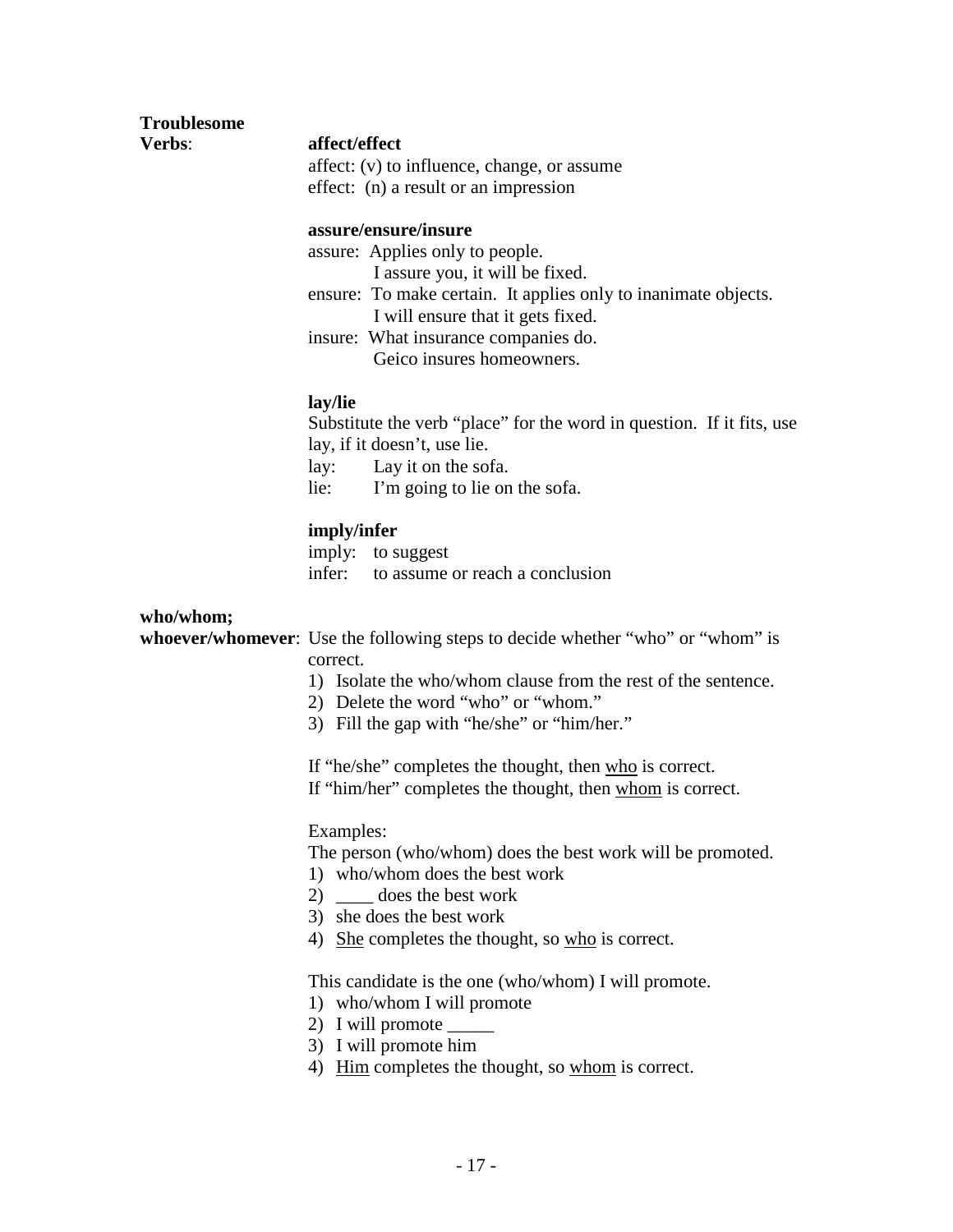Report incidents to (whoever/whomever) is the responsible official.

- 1) whoever/whomever is the responsible official
- 2) \_\_\_\_\_\_ is the responsible official
- $3)$  She is the responsible official
- 4) She completes the thought, so whoever is correct.

Give the information to (whoever/whomever) you want to write the report.

- 1) whoever/whomever you want to write the report
- 2) you want \_\_\_\_ to write the report
- 3) you want him to write the report
- 4) Him completes the thought, so whomever is correct.

#### **Words/Phrases to Avoid:**

| and/or;    | These devices make the meaning of a sentence unclear. Usually, |
|------------|----------------------------------------------------------------|
| either/or: | the drafter means one or the other, but not both. Decide which |
|            | conveys the correct meaning and delete the other.              |
|            |                                                                |

**thru** Always spell out "through."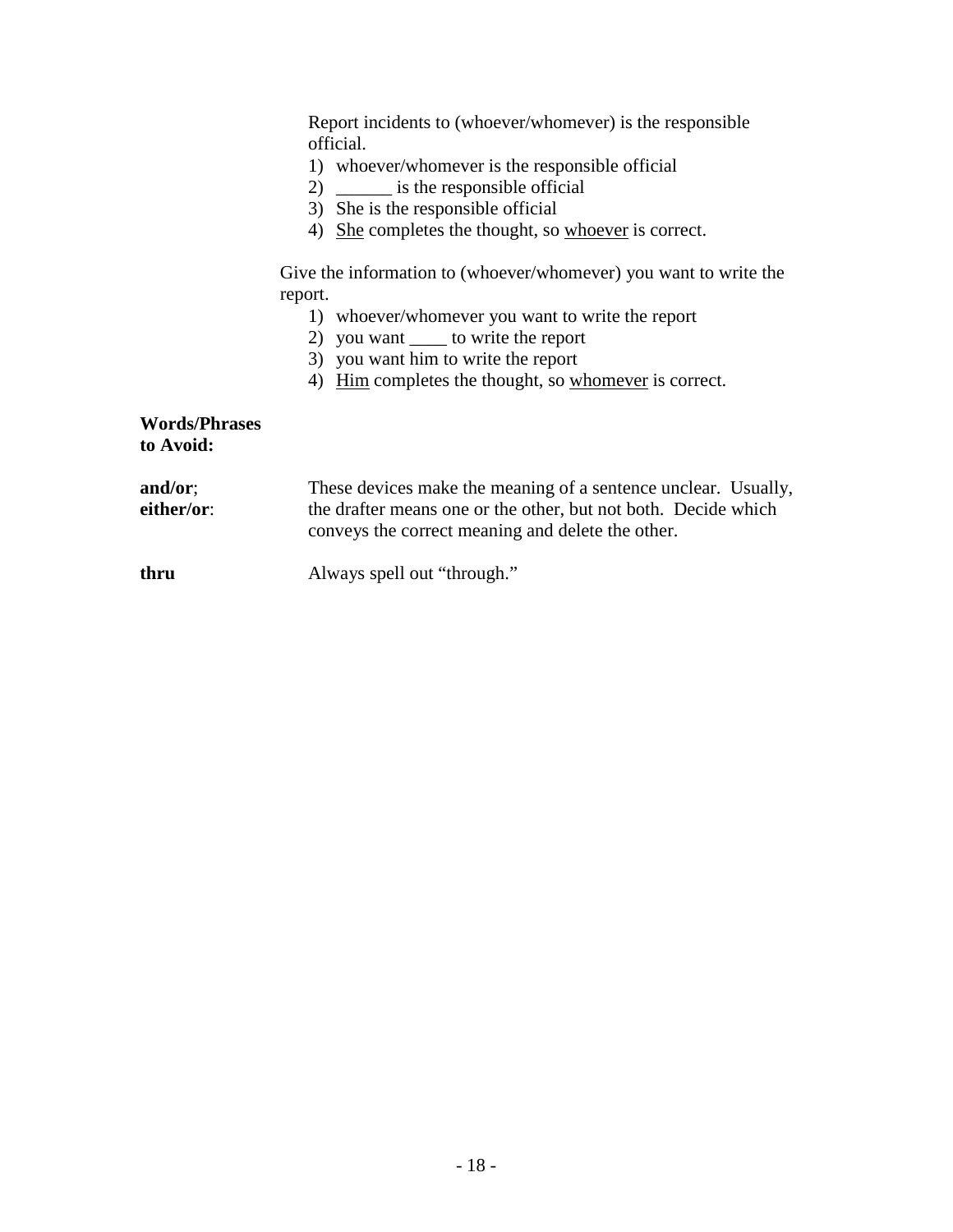# **IV. PUNCTUATION**

| Apostrophe: | Always use curled apostrophes rather than straight ones.<br>Example: Secretary's (NOT Secretary's);                                                                                                                                                                                                                                                              |  |  |
|-------------|------------------------------------------------------------------------------------------------------------------------------------------------------------------------------------------------------------------------------------------------------------------------------------------------------------------------------------------------------------------|--|--|
|             | Individual Possession/Authorship: An apostrophe is used after<br>each name.<br>Example: Mary's and Peter's reports are both due.                                                                                                                                                                                                                                 |  |  |
|             | <b>Joint Possession:</b> One apostrophe is used in the last of two or<br>more nouns in a series.<br>Example: Mary and Peter's report.                                                                                                                                                                                                                            |  |  |
| Comma:      | Use a comma before the word "and" and "or" in a series of three or<br>more.<br>Examples: apples, bananas, and oranges; men, women, or children                                                                                                                                                                                                                   |  |  |
|             | Use a comma before the title of a publication named in a sentence.<br>Example: More information is available in the report, <i>Information</i><br>Technology in the Twenty-First Century.                                                                                                                                                                        |  |  |
|             | Use a comma in a compound sentence connected by a coordinating<br>conjunction (and, but, for, nor, or, so, yet).<br>Example: There is a difference between the novels of Hemingway<br>and Fitzgerald, and it is a difference worth noting.                                                                                                                       |  |  |
|             | Omit the comma in short compound sentences.<br>Example: I understand your argument but I do not agree.                                                                                                                                                                                                                                                           |  |  |
|             | Use a comma between two or more adjectives modifying the same<br>noun if "and" could be used between them without altering the<br>meaning.                                                                                                                                                                                                                       |  |  |
|             | Omit the comma if an "and" cannot be used.<br>Examples: a solid, heavy gas<br>a polished mahogany dresser                                                                                                                                                                                                                                                        |  |  |
|             | Use a comma after Washington, D.C., when used in a sentence.<br>Example: The conference will be in Washington, D.C., in May.                                                                                                                                                                                                                                     |  |  |
|             | Use a comma in numbers of four or more digits.<br>Example: 4,000                                                                                                                                                                                                                                                                                                 |  |  |
| Dash        | Use the "em" dash to separate clauses or parenthetical comments<br>in a sentence. It is longer than the "en" and regular dashes. No<br>space should be left before or after the dash.<br>Correct:<br>He tried once—at age nine. ("em" dash)<br>He tried once–at age nine. ("en" dash)<br>Incorrect:<br>He tried once--at age nine. (double hyphen)<br>Incorrect: |  |  |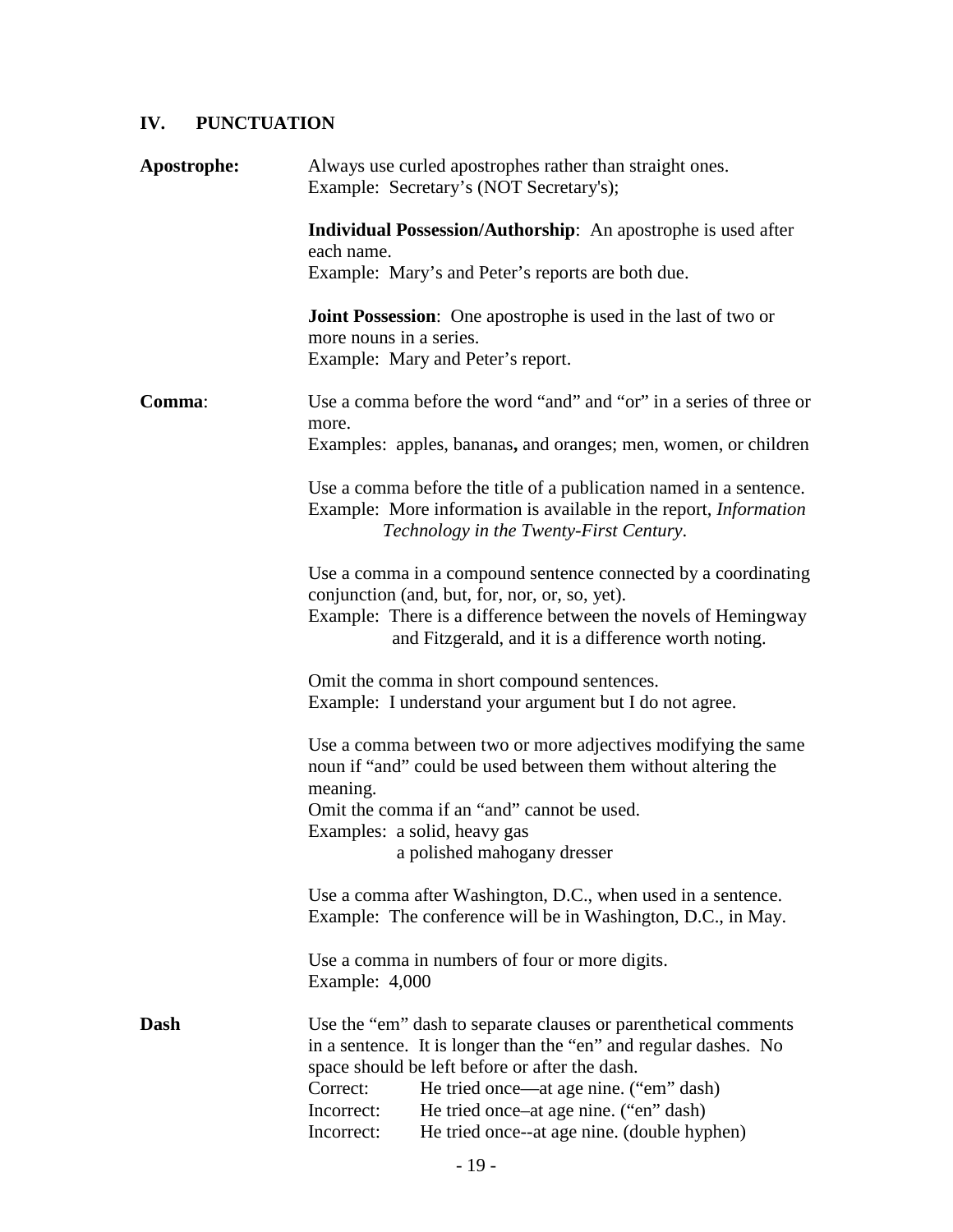| <b>Ellipsis Mark:</b>     | Leave one space before and after the ellipsis when used within a<br>sentence to signify missing information.<br>Example: "During the past forty years  we have been witnessing<br>a change in buying habits."                                                                                                       |
|---------------------------|---------------------------------------------------------------------------------------------------------------------------------------------------------------------------------------------------------------------------------------------------------------------------------------------------------------------|
|                           | Leave no space before or after the ellipsis when an opening or<br>closing quotation mark precedes or follows the ellipsis mark.<br>Example: "we have been witnessing a change in habits"                                                                                                                            |
|                           | If one or more words are omitted at the end of a quoted sentence,<br>use the ellipsis followed by the necessary terminal punctuation<br>for the sentence as a whole.<br>Example: "Are we witnessing a change in buying habits?"                                                                                     |
| <b>Hyphen:</b>            | As a general rule, do not use a hyphen to set off prefixes,<br>including co, de, pre, pro, and re.<br>Examples: copilot; demilitarize; prepay; prorevolutionary; redo<br>Exception: anti-inflammatory                                                                                                               |
|                           | The prefixes "ex" and "self" always require a hyphen.<br>Examples: ex-president; self-control                                                                                                                                                                                                                       |
|                           | Words beginning with "non" are not hyphenated, unless the word<br>is capitalized or already hyphenated.<br>Examples: nongovernmental; non-American;<br>non-direct-hire employees                                                                                                                                    |
|                           | Do not use a hyphen when the first word is an adverb ending<br>in " $ly$ ."                                                                                                                                                                                                                                         |
|                           | Example: economically disadvantaged countries                                                                                                                                                                                                                                                                       |
|                           | Others: G-77 (rather than G77); G-8 (rather than (G8)<br>Direct Hire: Do not hyphenate when used as a noun.<br>Example: John Doe is a U.S. Direct Hire.                                                                                                                                                             |
|                           | Direct-hire: Hyphenate when used as a modifier.<br>Example: It is for direct-hire employees.                                                                                                                                                                                                                        |
| <i>i.e.</i> , <i>e.g.</i> | A comma must always follow each within the context of a<br>sentence, except when a clause is enclosed in parentheses.<br>Example 1: This applies to regional bureaus, i.e., AFR and E&E.<br>(Note the two commas: after bureaus and after i.e.)<br>Example 2: This applies to regional bureaus (i.e., AFR and E&E). |
|                           | (Note the <u>one</u> comma: after i.e.)                                                                                                                                                                                                                                                                             |

**N.B**.: An entire phrase can be set off by parentheses (as in Example 2 above) but keep in mind that parentheses de-emphasize importance.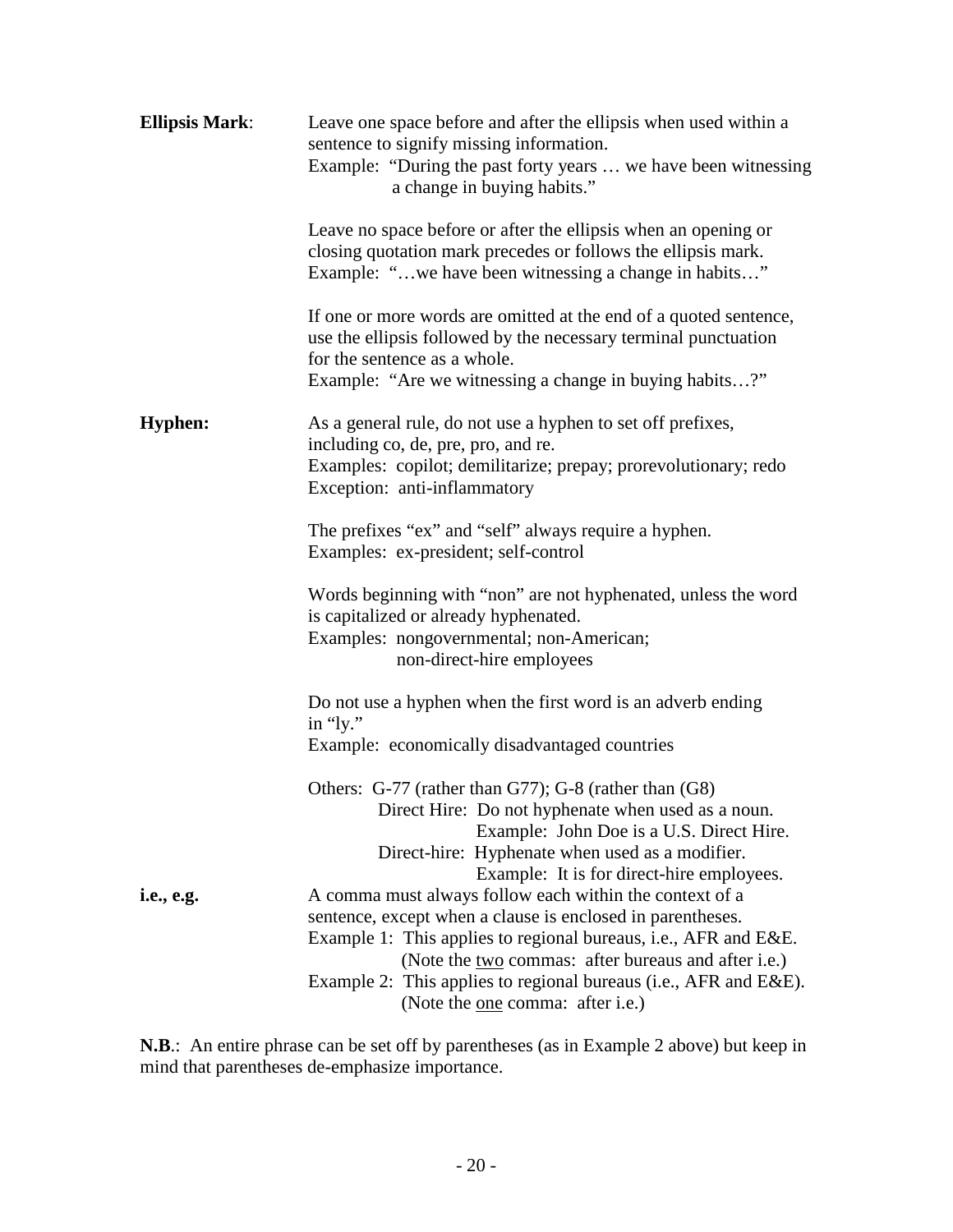| <b>Parentheses:</b>     | To set off words or phrases. Place punctuation outside<br>parentheses, even if the parenthetical phrase is at the end of a<br>sentence.<br>Example: USAID must build core teams within a size range of 5<br>to 10 members (the generally accepted size range for<br>effective teams).<br>To set off complete sentences. Place punctuation inside the<br>parentheses.<br>Example: (More details are contained in the full report.)<br><b>Double parentheses:</b> When a parenthetical phrase falls within<br>another parenthetical phrase, enclose each phrase in parentheses,<br>even if they adjoin each other.<br>Example: (See ADS 565, Physical Security Programs (Domestic)) |                                                                                  |  |
|-------------------------|-----------------------------------------------------------------------------------------------------------------------------------------------------------------------------------------------------------------------------------------------------------------------------------------------------------------------------------------------------------------------------------------------------------------------------------------------------------------------------------------------------------------------------------------------------------------------------------------------------------------------------------------------------------------------------------|----------------------------------------------------------------------------------|--|
|                         |                                                                                                                                                                                                                                                                                                                                                                                                                                                                                                                                                                                                                                                                                   |                                                                                  |  |
|                         |                                                                                                                                                                                                                                                                                                                                                                                                                                                                                                                                                                                                                                                                                   |                                                                                  |  |
| Period:                 | Use with a.m. and p.m.<br>Use with U.S.                                                                                                                                                                                                                                                                                                                                                                                                                                                                                                                                                                                                                                           |                                                                                  |  |
|                         | Washington, D.C.<br>Washington, DC                                                                                                                                                                                                                                                                                                                                                                                                                                                                                                                                                                                                                                                | Use periods when mentioned in a sentence.<br>No periods when used in an address. |  |
| <b>Quotation Marks:</b> | Periods and commas always go inside the closing quotation mark.<br>Example: John said, "The proof is in the pudding."                                                                                                                                                                                                                                                                                                                                                                                                                                                                                                                                                             |                                                                                  |  |
|                         | Periods and commas always go inside the single closing quotation<br>mark.<br>Example: Please let me see all orders marked 'Rush.'                                                                                                                                                                                                                                                                                                                                                                                                                                                                                                                                                 |                                                                                  |  |
|                         | Semicolons and colons always go <u>outside</u> the closing quotation<br>mark.<br>Example: You said, "I will mail it Monday"; it has not arrived.                                                                                                                                                                                                                                                                                                                                                                                                                                                                                                                                  |                                                                                  |  |
|                         | A question mark or exclamation point goes inside the closing<br>quotation mark when it applies only to quoted material; they go<br>outside when they apply to the entire sentence.<br>Example: The question John posed was, "When will it be ready?"<br>Example: John's statement is true for everyone: "I want it now"!                                                                                                                                                                                                                                                                                                                                                          |                                                                                  |  |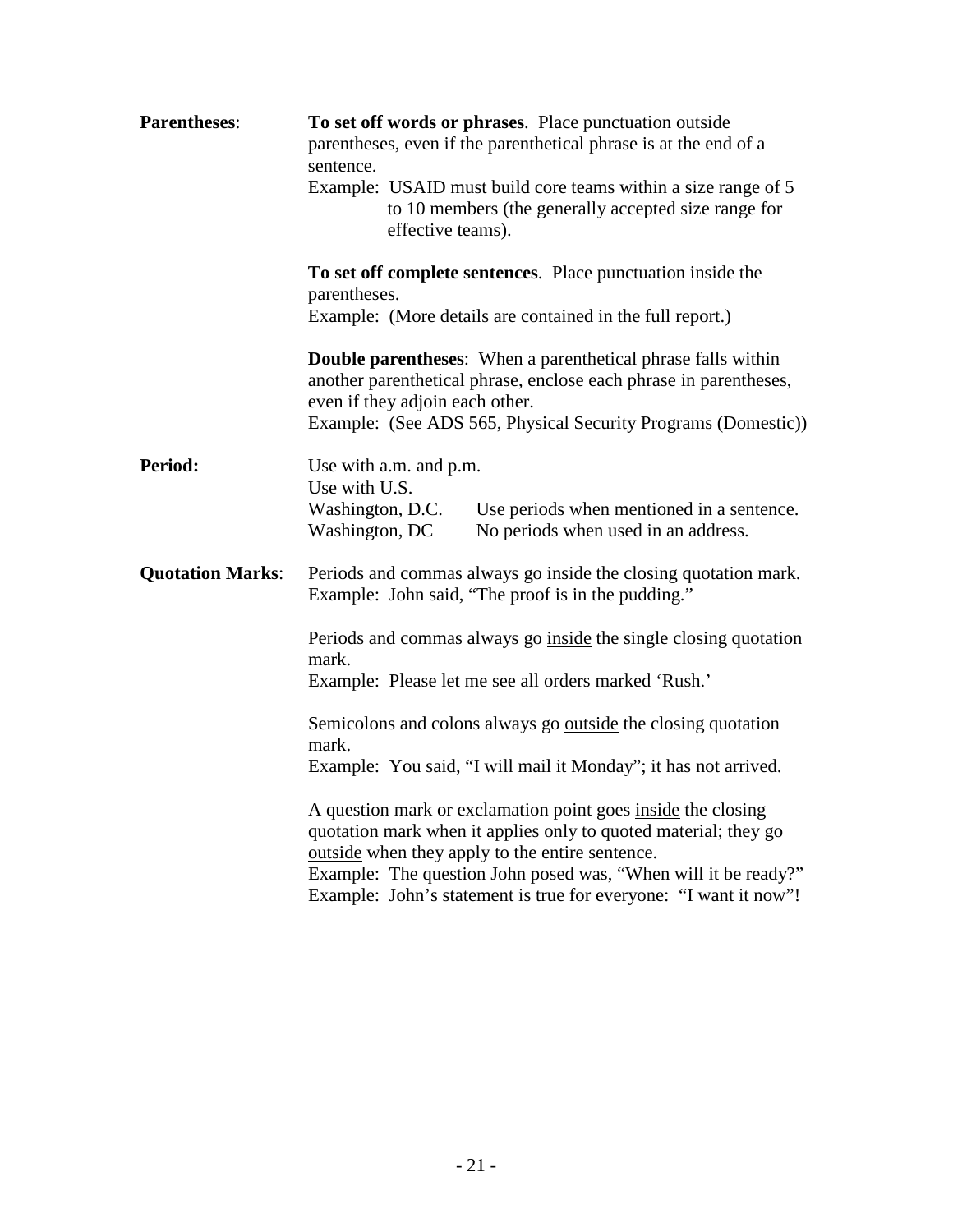| Semicolon: | Use to separate clauses containing commas, and to separate<br>statements that are too closely related in meaning to be written as<br>separate sentences.                       |  |  |
|------------|--------------------------------------------------------------------------------------------------------------------------------------------------------------------------------|--|--|
|            | Example: The project aims to develop, distribute, and translate<br>training materials; provide technical assistance; and<br>build classrooms, training centers, and libraries. |  |  |
|            | Example: The project will end March 31, 2009; all activities must<br>be completed by that date.                                                                                |  |  |

**N.B.**: Do not use a semi-colon when a comma will suffice.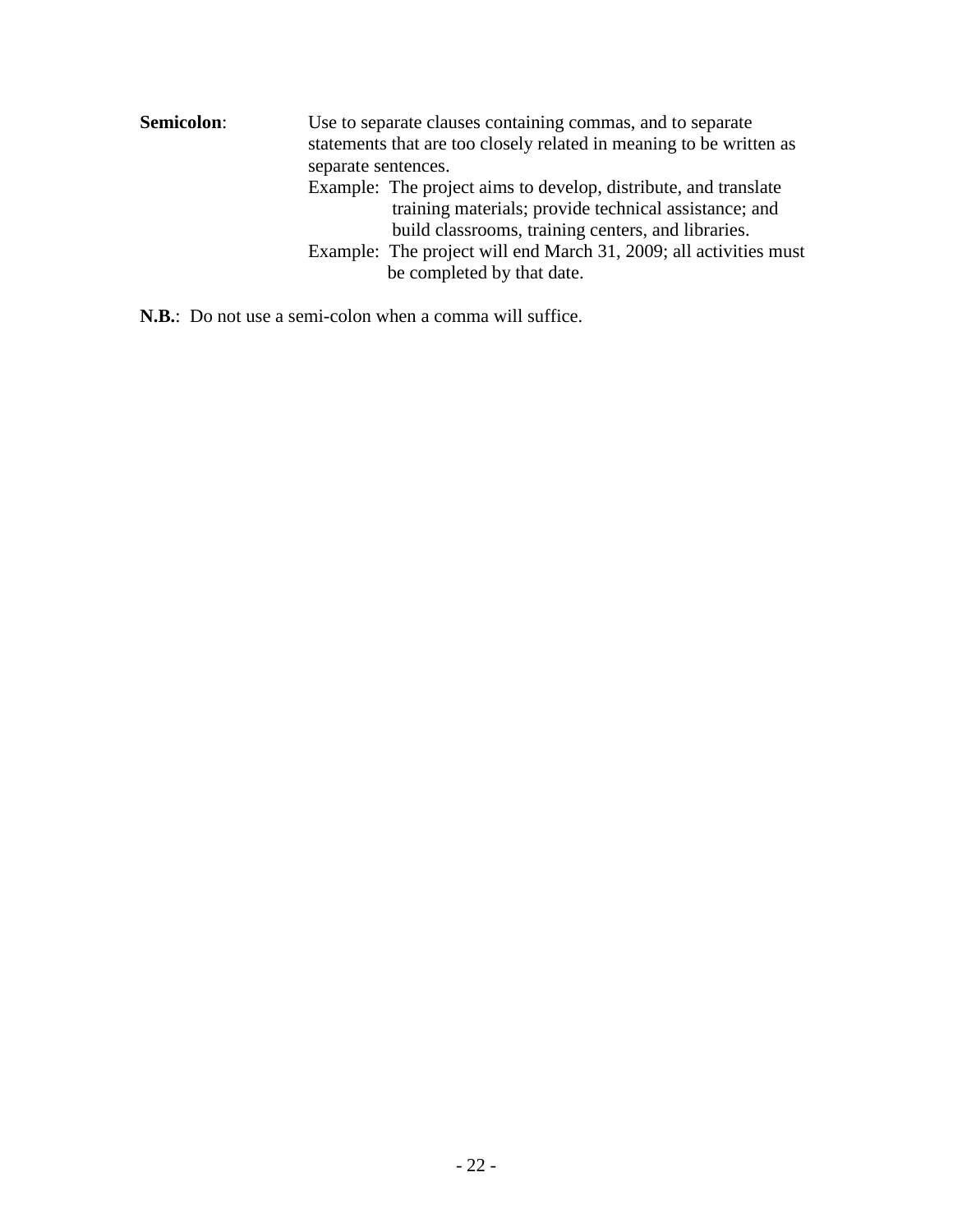# **V. ABBREVIATIONS AND ACRONYMS**

| <b>Abbreviation:</b> | A shortened form of a word or phrase used to represent the full<br>form.<br>Examples: "approx." for approximately; est. for estimated                                                                                                                                                                                             |  |  |
|----------------------|-----------------------------------------------------------------------------------------------------------------------------------------------------------------------------------------------------------------------------------------------------------------------------------------------------------------------------------|--|--|
|                      |                                                                                                                                                                                                                                                                                                                                   |  |  |
|                      | Abbreviations should not be used in executive documents.                                                                                                                                                                                                                                                                          |  |  |
|                      | Exception: U.S. when used as an adjective. Write out<br>United States when used as a noun.                                                                                                                                                                                                                                        |  |  |
|                      | Exception: USG when used in correspondence with other federal<br>departments and agencies. Use U.S. Government in<br>all other correspondence.                                                                                                                                                                                    |  |  |
|                      | Examples: U.S. partner countries.                                                                                                                                                                                                                                                                                                 |  |  |
|                      | The United States will partner with India.                                                                                                                                                                                                                                                                                        |  |  |
| Acronym:             | An abbreviation that can be pronounced as a word.<br>Example: NATO.                                                                                                                                                                                                                                                               |  |  |
|                      | As a general rule, any acronym appearing more than once in a<br>document should be spelled out when it first appears.<br>The acronym should immediately follow in parentheses.<br>(See chart on following page for allowable exceptions in USAID)<br>internal documents only.)<br>Example: International Labor Organization (ILO) |  |  |
|                      | If an acronym occurs infrequently in a document, it may be<br>necessary to spell it out again.                                                                                                                                                                                                                                    |  |  |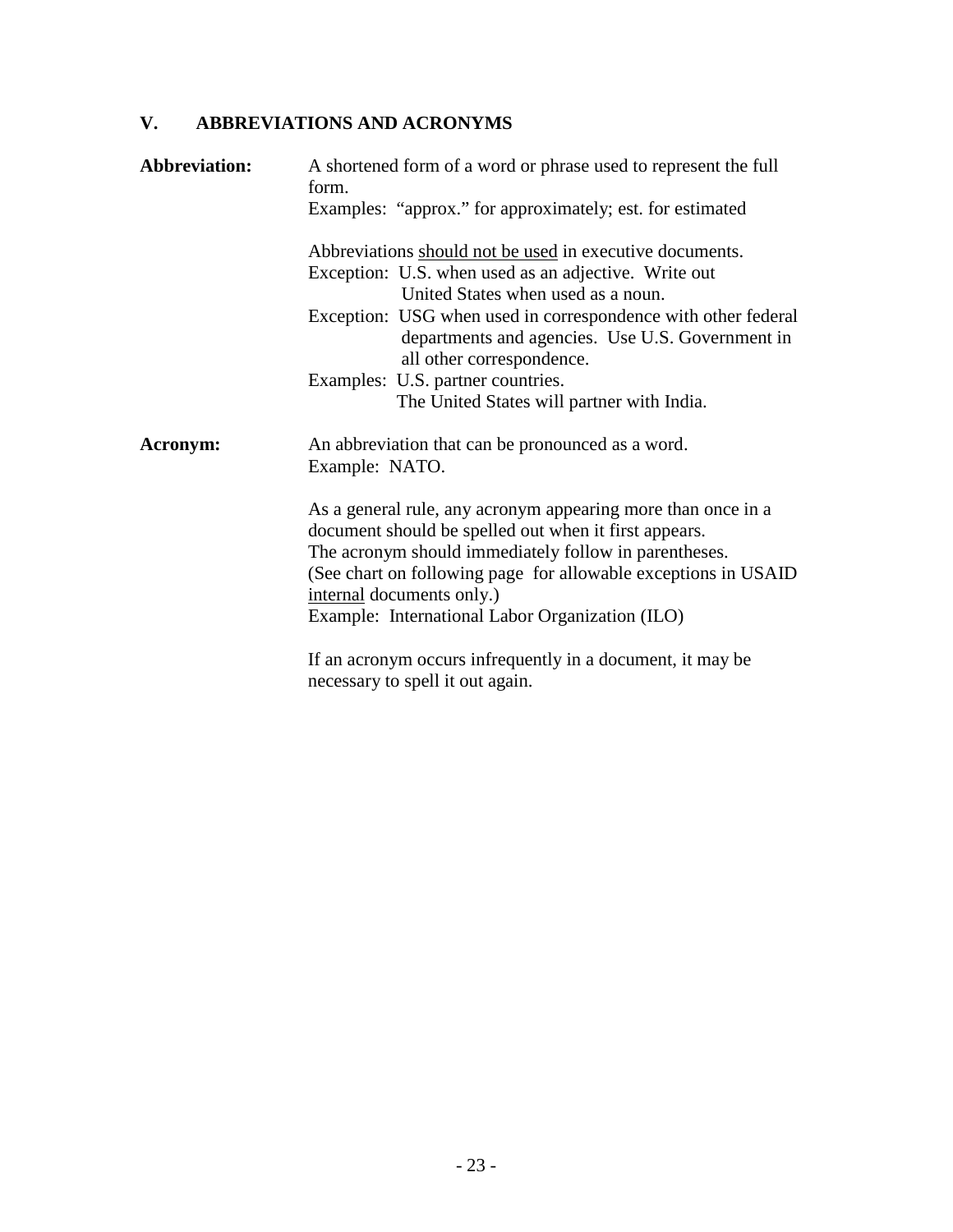The following acronyms do not need to be spelled out in internal USAID documents or in correspondence with the Department of State and Congress. It is unlikely that these acronyms will be used in correspondence from USAID to any other external recipient; if they are, they must be spelled out.

| <b>CATEGORY</b>                               | REPRESENTATIVE EXAMPLES            |
|-----------------------------------------------|------------------------------------|
| Agency and Bureau/Independent Office          | AFR, CFBCI, EGAT, EOP, GC, GH, HR, |
| Acronyms                                      | IG, M, ODP, OSDBU, SEC, USAID      |
| <b>Funding Sources</b>                        | DA, ESF, FMF, GHCS, INCLE, IMET,   |
|                                               | NADR, OE, TI                       |
| Procurement                                   | BPA, GLASS, IQC, PO, RFA, RFQ      |
| <b>Regional Missions</b>                      | RDMA, REDSO/ESA, USAID/CAR         |
| <b>Personnel Categories</b>                   | AD, CASU, FSN, PSC, PAPA, PASA,    |
|                                               | RSSA, SMG, TCN, USDH               |
| <b>Congressional Documents</b>                | CBJ, CNs, NOA                      |
| <b>Collaborating Agencies</b>                 | MCA, MCC, NSC, OPIC                |
| <b>Committees/Boards</b>                      | ACVFA, APCC, BIFAD, BTEC,          |
|                                               | Development IPC, DC, PC            |
| <b>USG</b> Executive Departments and Agencies | DoD, DOS, GAO, GSA, HHS, OMB       |
| <b>Interagency Programs</b>                   | PEPFAR, PMI                        |
| <b>Bilateral Partners</b>                     | DFID, JICA, NORAD                  |
| <b>Multilateral Partners</b>                  | EC, EU, FAO, IMF, OAS, OECD, UN,   |
|                                               | WB, WHO                            |
| <b>Military Partners</b>                      | AFRICOM, NATO, CENTCOM             |
| <b>Private Sector Partners</b>                | NGO, PVO, PPP                      |
| Long-term Projects/Programs                   | FEWS, FFP,                         |
| White House                                   | POTUS, FLOTUS, WH                  |
| Laws/Acts                                     | <b>FOIA, PL 480</b>                |
| Other                                         | ADS, ICASS, IDP, RRB, USAID, USG   |

**N.B**.: When in doubt, err on the side of spelling an acronym out.

The following acronyms are so common, they do not need to be spelled out in either internal or external correspondence.

| T <sub>1</sub><br>∸ | $\boldsymbol{r}$ $\boldsymbol{r}$ $\boldsymbol{r}$<br>3 N /F<br>'N. | $\sim$ $\sim$<br>21 X | -- |
|---------------------|---------------------------------------------------------------------|-----------------------|----|
| <b>IBM</b>          | <b>IRS</b>                                                          | $\mathbf{D}$<br>பப    |    |

**Articles with** 

**Acronyms**: Use the indefinite article "a" or "an" according to how the acronym is pronounced. Examples: an RFP; a SOAG; an MOU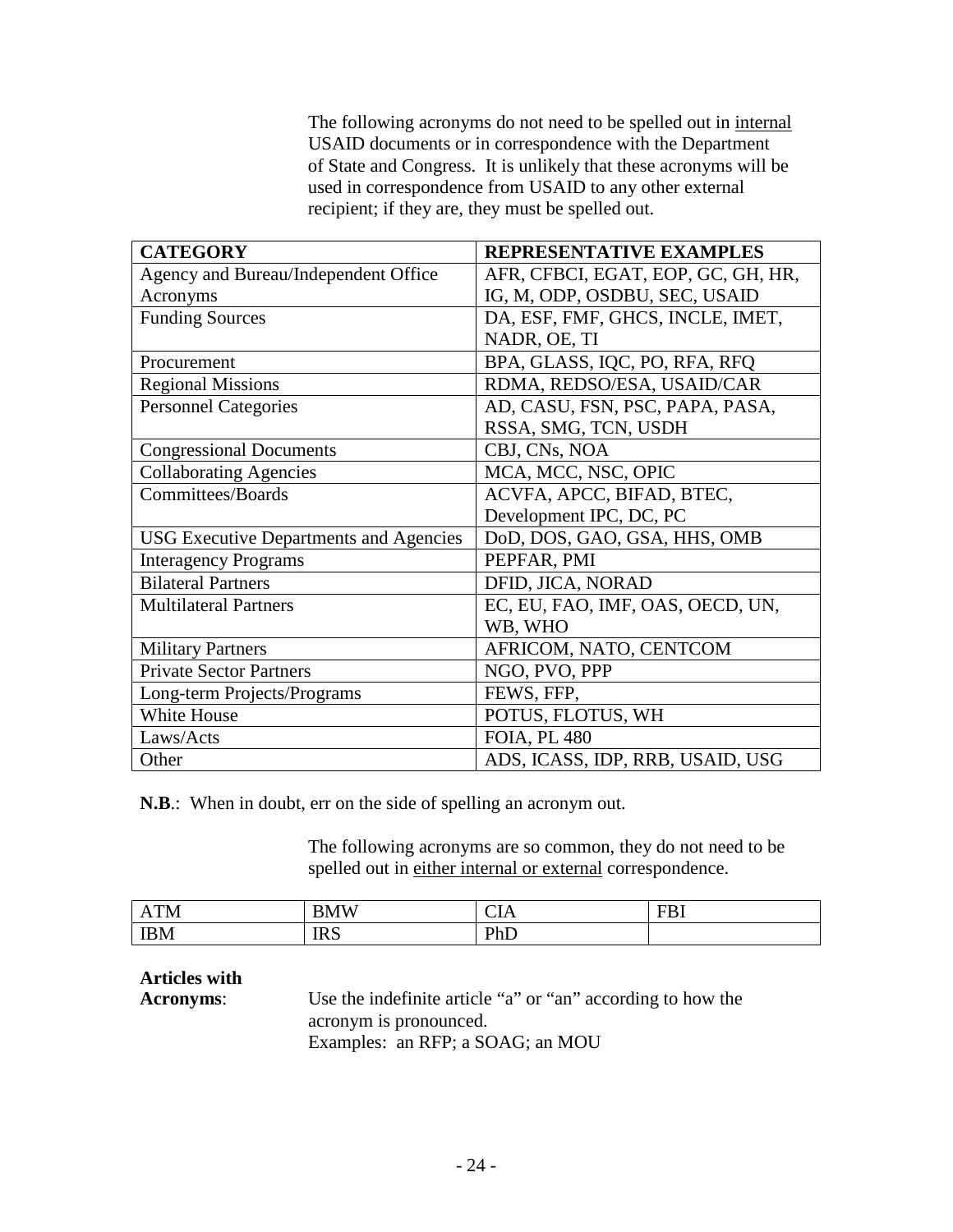| <b>Plural Acronyms:</b> | Add a lowercase "s" to acronyms in capital letters, even if the  |
|-------------------------|------------------------------------------------------------------|
|                         | abbreviation ends in an "s." Do not use an apostrophe before the |
|                         | lowercase "s."                                                   |
|                         | Examples: ERSs; SOAGs; CTOs                                      |

#### **Exceptions:**

Do not add an "s" for the plural of acronyms when the acronym contains a word that can be either singular or plural. Example: Administrative Management Staff (AMS) – "staff" can be either singular or plural.

#### **Citations**

Abbreviate in line with the following conventions:

| Code of Federal Regulations            | 22 CFR 114-116                                                           |
|----------------------------------------|--------------------------------------------------------------------------|
| Executive Order                        | EO 13157                                                                 |
| Foreign Affairs Handbook               | 3 FAH-1                                                                  |
| Foreign Affairs Manual                 | 12 FAM 530                                                               |
| <b>Federal Acquisition Regulations</b> | FAR 32-2                                                                 |
| Office of Management and Budget        | <b>OMB</b> Circular A-34<br>or OMB $A-34$ ;<br><b>OMB</b> Bulletin 01-02 |
| <b>Public Law</b>                      | Pub. L. 102-511                                                          |
| U.S. Code                              | 32 U.S.C. 3726                                                           |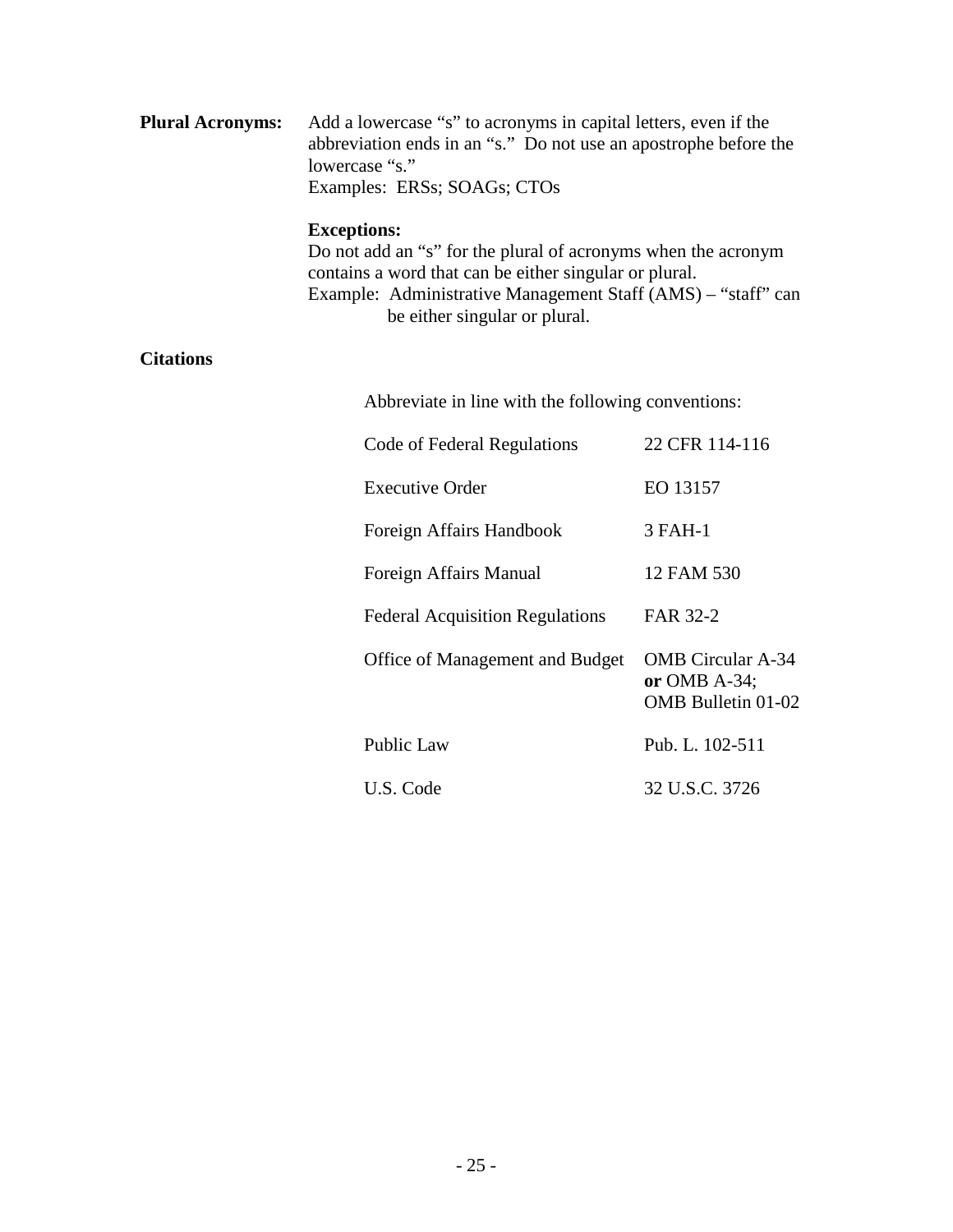### **VI. CAPITALIZATION**

| <b>General Rules:</b> | Always capitalize official titles.                        |
|-----------------------|-----------------------------------------------------------|
|                       | Examples: Administrator, Deputy Secretary; Prime Minister |

**Specific Rules**: **Administration**

- General Services Administration
- the Obama Administration
- the Administration (the executive branch of the U.S. government as headed by the President and in power during his or her term of office)

#### **Agency**

- Central Intelligence Agency
- the Agency (if referring to USAID or a specific federal or international unit)
- **but** an agency, agencies, interagency

#### **Ambassador**

- Ambassador John Smith
- Ambassador at Large
- the Ambassador (if referring to a specific ambassador)
- **but** an ambassador

#### **Bureau**

- Federal Bureau of Investigation
- Bureau for Africa
- the Bureau (if referring to a specific USAID or federal unit)
- **but** bureau contacts

#### **Cabinet**

- the Cabinet
- but cabinet-rank

#### **Chargé d'Affaires ad interim**

- Chargé John Smith
- the Chargé

#### **Chief of Mission**

• the Chief of Mission of Embassy XYZ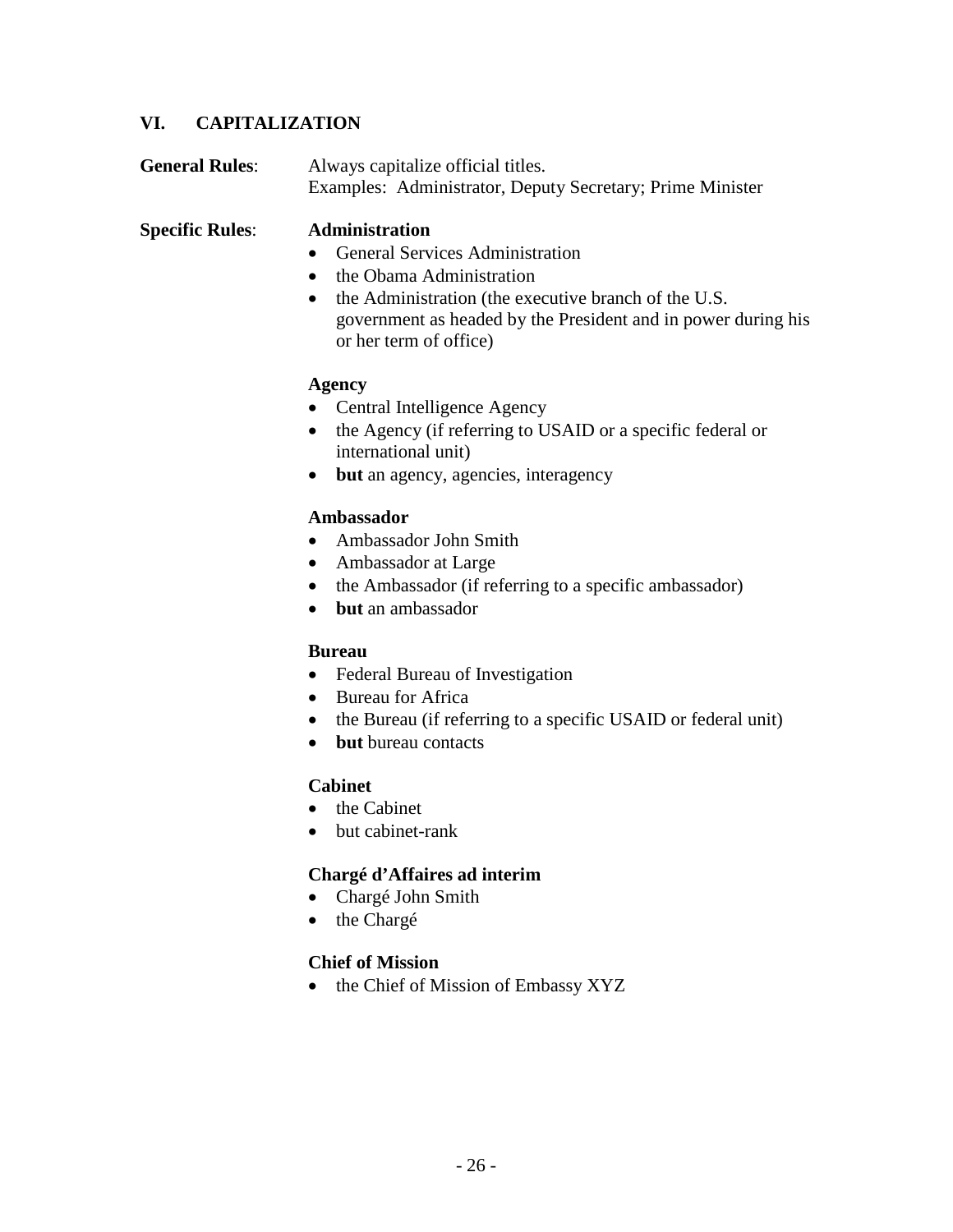#### **Congress**

- Congress of the United States
- the Congress (if referring to the national legislative body of the United States)
- Member of Congress

#### **Consul** / **Consul General**

- Consul John Smith / Consul General John Smith
- the Consul / Consul General (if referring to a specific consul / consul general)
- **but** a consul / a consul general

#### **Consulate** / **Consulate General**

- Consulate XYZ / Consulate General XYZ
- the Consulate / the Consulate General (if referring to a specific consulate / consulate general)
- **but** a consulate / a consulate general

#### **Embassy**

- Embassy XYZ
- the Embassy (if referring to a specific embassy)
- **but** an embassy

#### **Executive Branch**

• The executive branch of the U.S. Government.

#### **Federal**

- Federal Reserve Board (capitalize when part of a proper noun)
- Federal Government (capitalize both words as an official title)
- federal employees (do not capitalize when used as an adjective)

#### **Government**

- the Government of the United States; the U.S. Government, the Government of Denmark (formal)
- **but** the Danish government (informal)

#### **Internet (**or **the Net)**

#### **Mission**

- the USAID Mission in Burkina Faso
- Mission Director John Doe;
- the Mission Director (if referring to a specific Director)
- but a mission director
- USAID missions around the world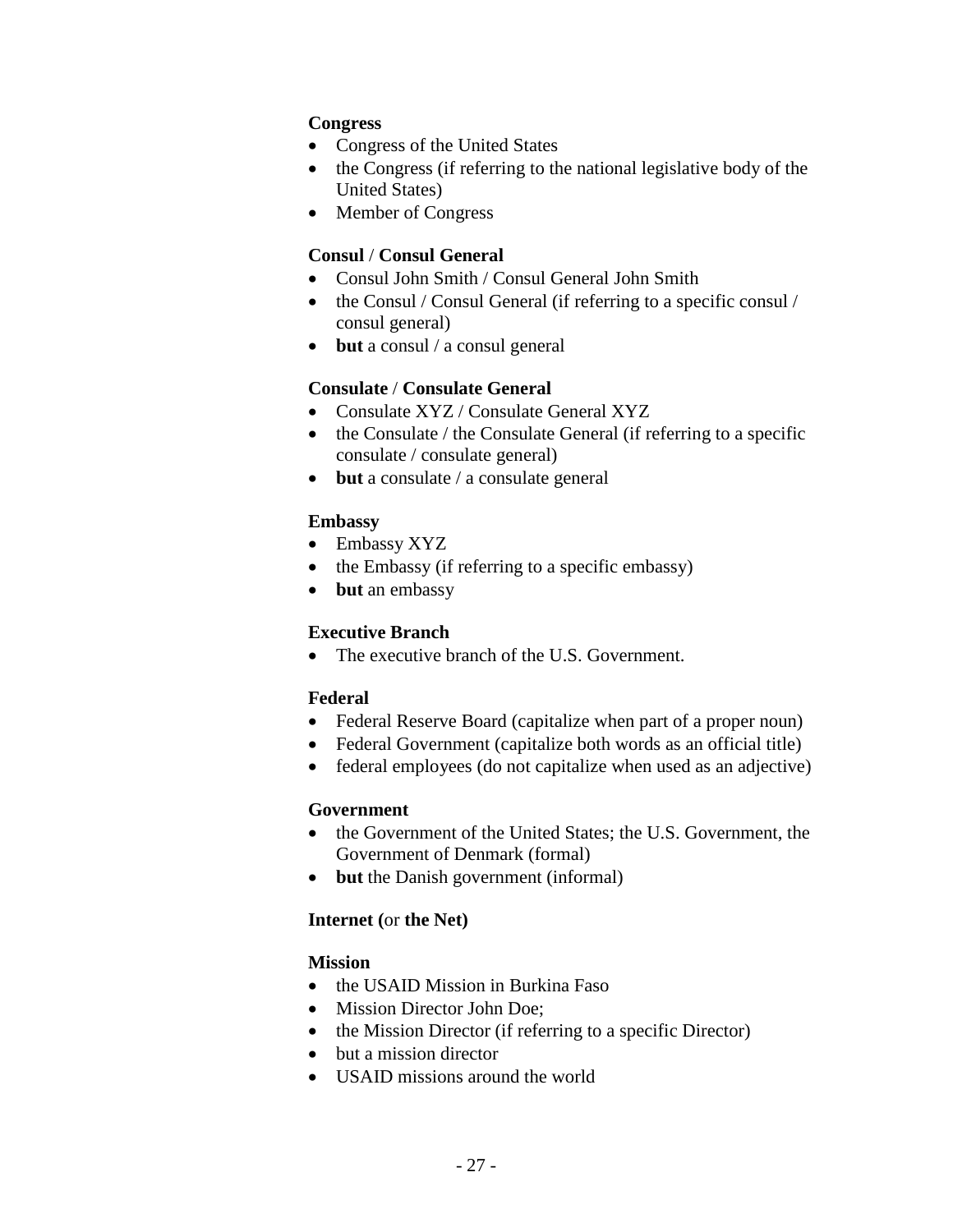#### **Post (when used as a noun)**

- Post (if referring to a specific overseas post)
- **but** at post

#### **Parliament**

- Parliament of the United Kingdom of Great Britain and Northern Ireland
- Member of Parliament

#### **President**

- President John Smith
- the President (if referring to a specific president of a country)
- presidential elections; presidential candidates; presidential appointees

#### **State**

- She is from the State of Iowa.
- **but** federal, state, and local law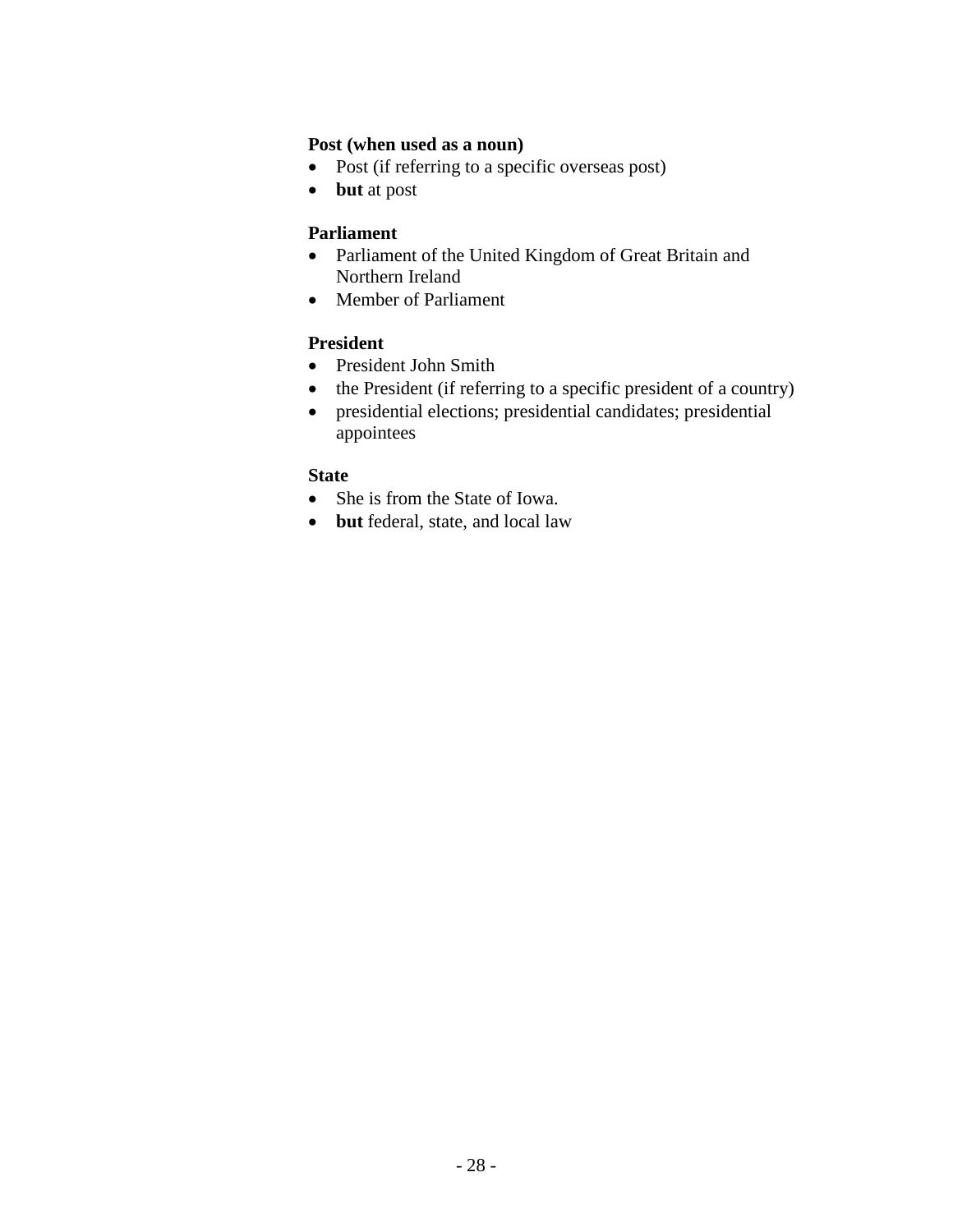#### **VII. FORMS OF ADDRESS**

**References**: The USG *Yellow Book* identifies presidential appointees who have been confirmed by the Senate. In letters to persons meeting these criteria, "The Honorable" should be used in the inside address.

> The names of foreign heads of state, capital cities, and the official names of countries are found on the State/ES"Heads of State and International Organizations" list found at the following link: http://inside.usaid.gov/es/infolink/ChiefsofStateList.pdf

Refer to the "Forms of Address" table on the following pages for guidance on how to correctly address envelopes, and salutations and complimentary closings in letters.

If guidance is needed for forms of address for people other than those listed below, please call the State ES Correspondence Unit at extension 7-5292.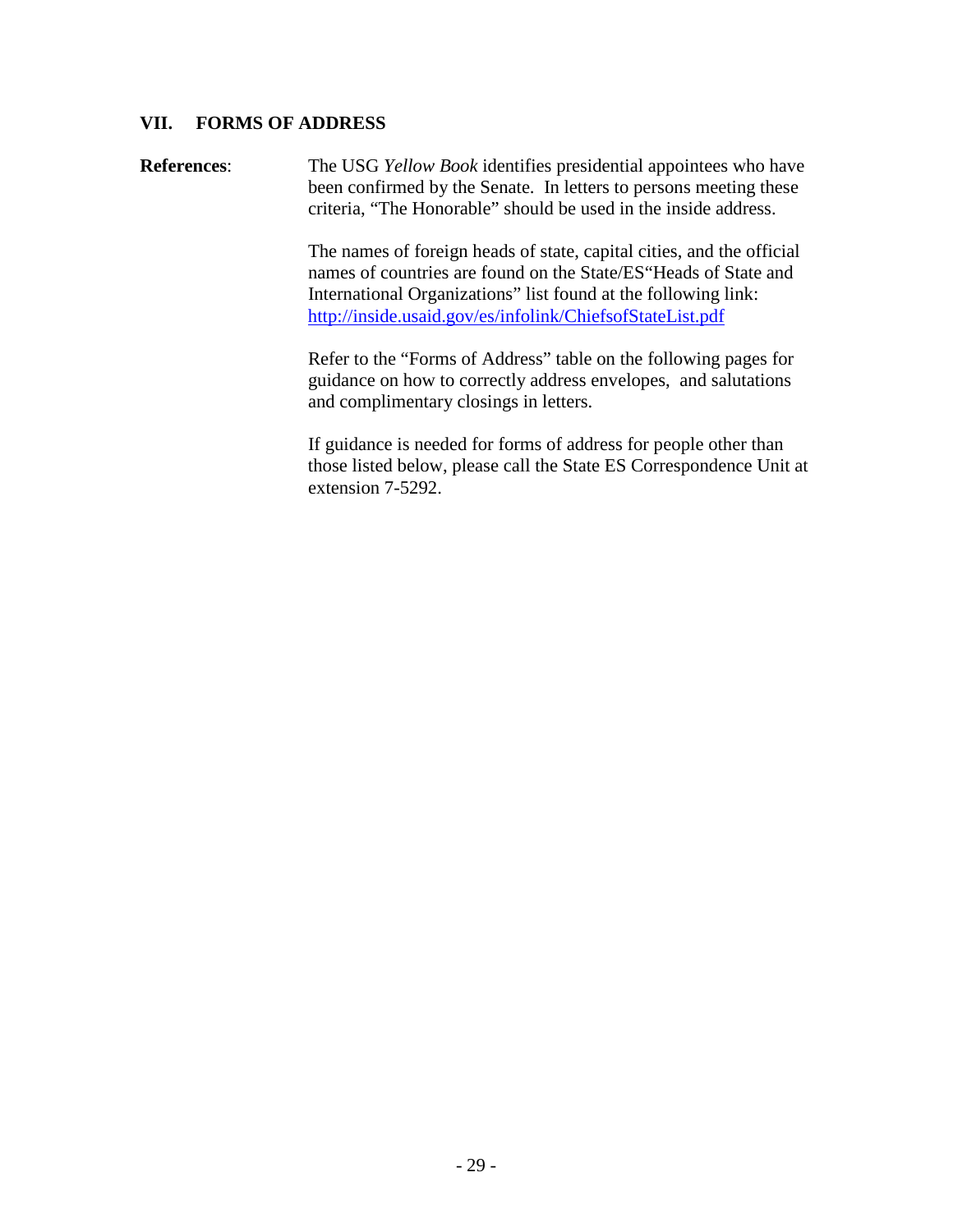#### **General Guidelines**

- Address all elected officials of the U.S. Government and presidential appointees as "The Honorable".
- Spell out all titles in the address, except "Dr.," "Mr.", "Ms.," or "Mrs." Be consistent in the use of titles within a letter.

Use: Dr. Timothy White" or "Timothy White, M.D." Avoid: Dr. Timothy White, M.D."

- Use "Mr." if the gender of an addressee is unknown or ambiguous.
- Use "Ms." when addressing women, unless it is known that they prefer "Miss" or "Mrs."

The following list provides models for forms of address for officials of federal, state, and foreign governments, as well as other professions. Forms of address for female officials generally follow the model listed for males, except where differences are indicated.

| <b>Address</b>                    | <b>Address on Letters and Envelope</b>                                                                                                                                              | <b>Salutation and Complimentary</b><br><b>Closing</b>                          |
|-----------------------------------|-------------------------------------------------------------------------------------------------------------------------------------------------------------------------------------|--------------------------------------------------------------------------------|
| The President                     | The President<br>The White House<br>Washington, DC 20500                                                                                                                            | Dear Mr. President:<br>Respectfully,                                           |
| <b>Former President</b>           | The Honorable (Full Name)<br>(Address)                                                                                                                                              | Dear Mr. (Surname):<br>Sincerely,                                              |
| Wife of the President             | Mrs. (Full Name)<br>The White House<br>Washington, DC 20500                                                                                                                         | Dear Mrs. (Surname):<br>Sincerely,                                             |
| <b>Assistant to the President</b> | The Honorable (Full Name)<br>Assistant to the President<br>The White House<br>Washington, DC 20500                                                                                  | Dear Mr. (Surname):                                                            |
|                                   |                                                                                                                                                                                     | Sincerely,                                                                     |
| The Vice President                | The Honorable (Full Name)<br>The White House<br>Washington, DC 20500<br>The Honorable (Full Name)<br>President of the Senate<br><b>United States Senate</b><br>Washington, DC 20510 | Dear Mr. Vice President:<br>Respectfully,<br>Dear Mr. President:<br>Sincerely, |
| The Chief Justice                 | The Chief Justice of the<br><b>United States</b><br>The Supreme Court of the<br><b>United States</b><br>Washington, DC 20543                                                        | Dear Mr. Chief Justice:<br>Sincerely,                                          |
| Associate Justice                 | The Honorable (Full Name)<br>The Supreme Court of the<br><b>United States</b><br>Washington, DC 20543                                                                               | Dear Justice (Surname):<br>Sincerely,                                          |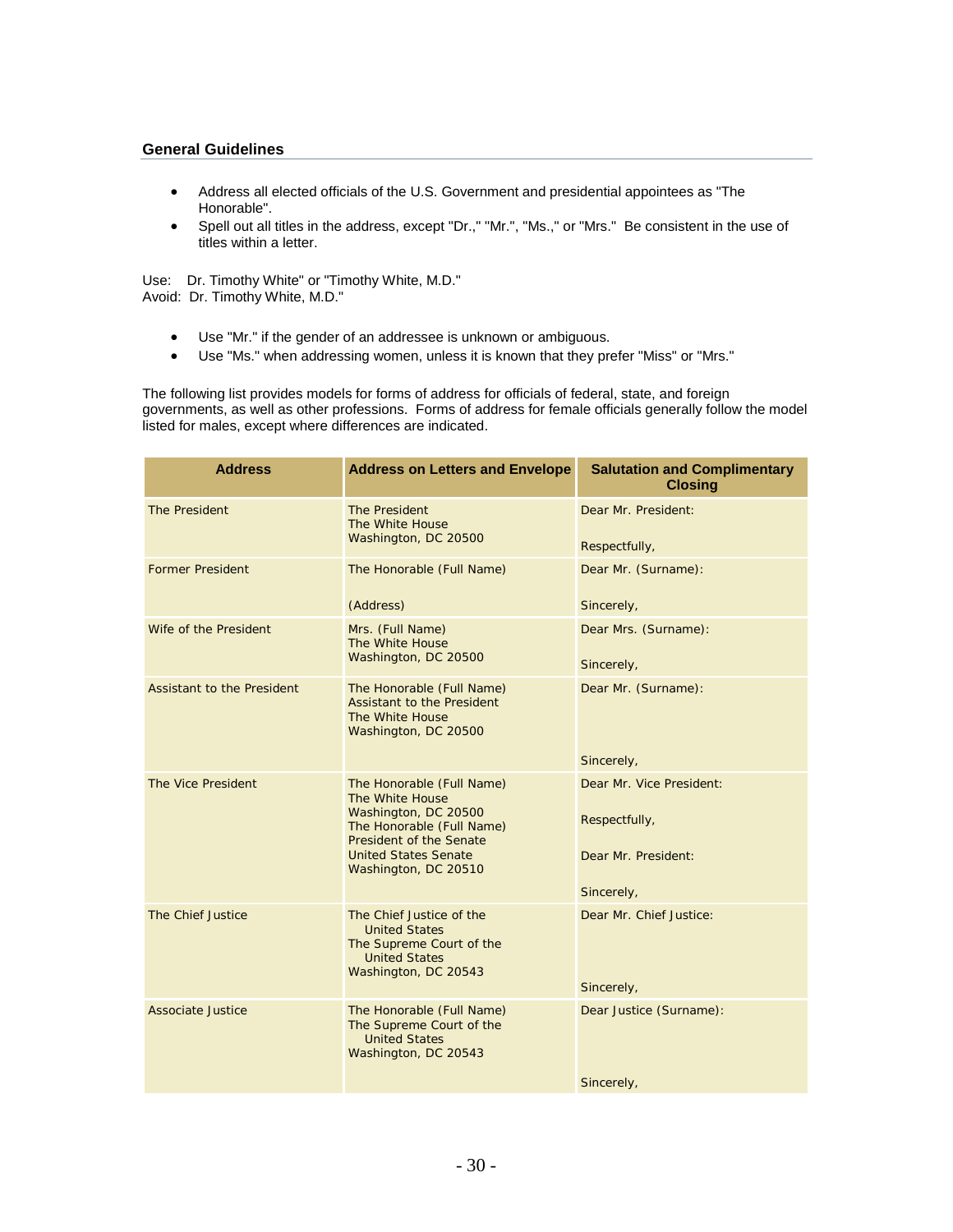| U.S. Senator                                                          | The Honorable (Full Name)<br>U.S. Senate<br>Washington, DC 20510                                                                                                                                 | Dear Senator (Surname):<br>Sincerely,                                          |
|-----------------------------------------------------------------------|--------------------------------------------------------------------------------------------------------------------------------------------------------------------------------------------------|--------------------------------------------------------------------------------|
| Former U.S. Senator                                                   | The Honorable (Full Name)<br><b>Local Address</b><br>City, State ZIP                                                                                                                             | Dear Senator (Surname):<br>Sincerely,                                          |
| U.S. Representative (Member of The Honorable (Full Name)<br>Congress) | U.S. House of Representatives<br>Washington, DC 20515                                                                                                                                            | Dear Mr. (Surname):<br>Dear Ms. (Surname):<br>Sincerely,                       |
| Former U.S. Representative<br>(Member of Congress)                    | The Honorable (Full Name)<br><b>Local Address</b><br>City, State ZIP                                                                                                                             | Dear Mr. (Surname):<br>Sincerely,<br>Dear Ms. or Mrs. (Surname):<br>Sincerely, |
| Speaker of the U.S. House of<br>Representatives                       | The Honorable (Full Name)<br>Speaker of the U.S. House of<br><b>Representatives</b><br>Washington, DC 20515                                                                                      | Dear Mr. Speaker:<br>Sincerely,                                                |
| Former Speaker of the House of The Honorable (Full Name)              |                                                                                                                                                                                                  | Dear Mr. (Surname):                                                            |
| Representatives                                                       | <b>Local Address</b><br>City, State ZIP                                                                                                                                                          | Sincerely,                                                                     |
| Committee Chairman                                                    | The Honorable (Full Name)<br>Chairman, Committee on (Name)<br>U.S. Senate<br>Washington, DC 20510<br>The Honorable (Full Name)<br>Chairman, Committee on (Name)<br>U.S. House of Representatives | Dear Mr. Chairman:<br>Sincerely,<br>Dear Madam Chairwoman:                     |
|                                                                       | Washington, DC 20515                                                                                                                                                                             | Sincerely,                                                                     |
| <b>Cabinet Members</b>                                                | The Honorable (Full Name)<br>Secretary of (Name of Department)<br>Washington, DC 00000                                                                                                           | Dear Mr. Secretary:<br>Dear Madam Secretary:<br>Sincerely,                     |
|                                                                       | The Honorable (Full Name)<br><b>Attorney General</b><br>Washington, DC 20530                                                                                                                     | Dear Madam Attorney General:<br>Sincerely,                                     |
| Secretary of State                                                    | The Honorable (Full Name)<br><b>Secretary of State</b><br>Washington, DC 20520                                                                                                                   | Dear Madam Secretary:<br>Sincerely,                                            |
| Deputy Secretaries, Under, or<br><b>Assistant Secretaries</b>         | The Honorable (Full Name)<br>Deputy Secretary of (Name of<br>Denartment)                                                                                                                         | Dear Mr. (Surname):                                                            |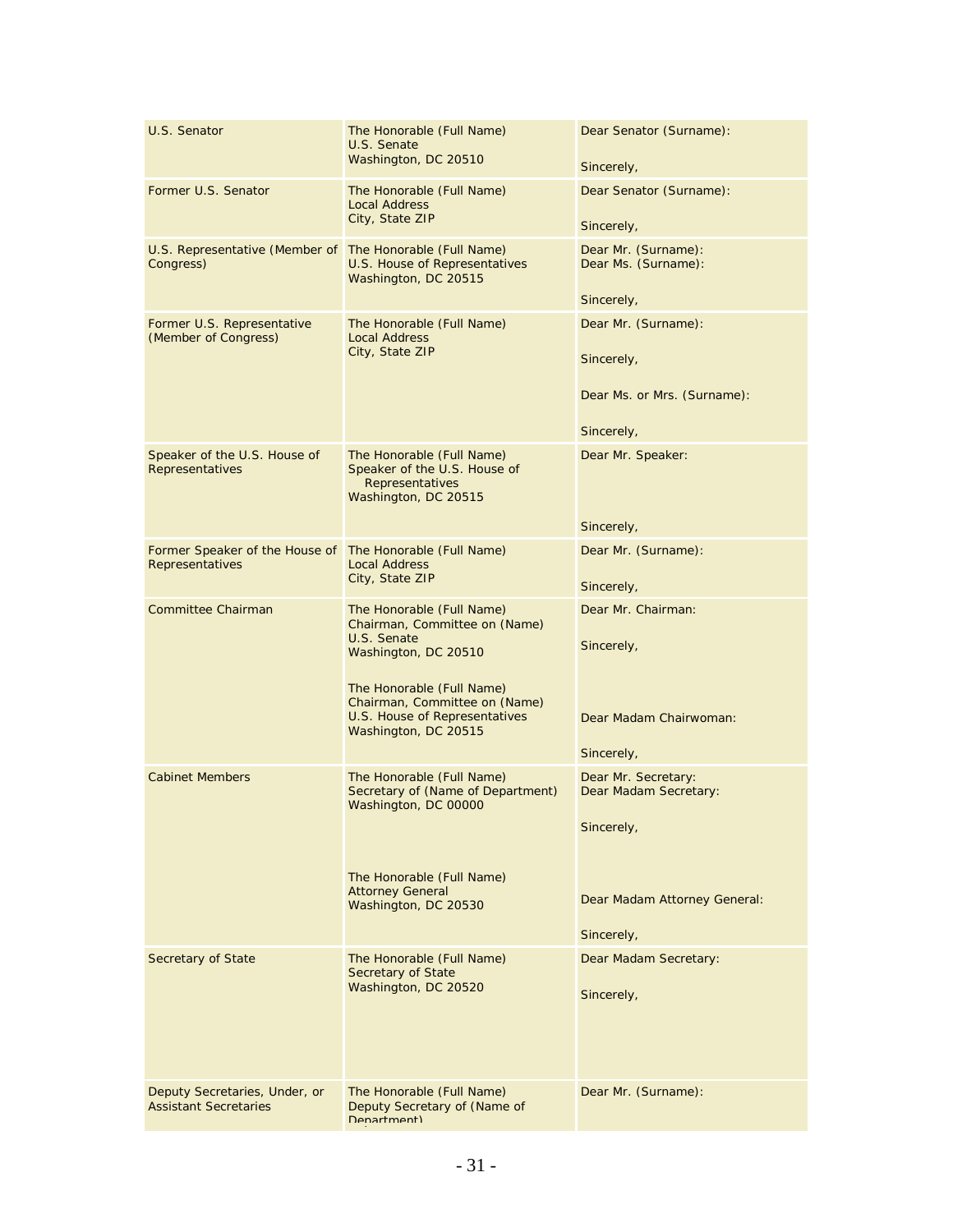|                                                                                                                                                                    | Washington, DC 20520<br>The Honorable (Full Name)<br>Under Secretary of (Name of<br>Department)<br>Washington, DC 20520<br>The Honorable (Full Name)<br>Assistant Secretary of (Name of<br>Department)<br>Washington, DC 20520                                                                                                                   | Sincerely,                                                                                                 |
|--------------------------------------------------------------------------------------------------------------------------------------------------------------------|--------------------------------------------------------------------------------------------------------------------------------------------------------------------------------------------------------------------------------------------------------------------------------------------------------------------------------------------------|------------------------------------------------------------------------------------------------------------|
| Head of Independent Offices or<br>Agencies                                                                                                                         | The Honorable (Full name)<br><b>Comptroller General of the</b><br><b>United States</b><br><b>General Accounting Office</b><br>Washington, DC 20548<br>The Honorable (Full Name)<br>Chairman<br>(Name of Commission)<br>Washington, DC 20000<br>The Honorable (Full Name)<br>Director, Office of Management<br>and Budget<br>Washington, DC 20503 | Dear Mr. (Surname):<br>Sincerely,<br>Dear Mr. Chairman:<br>Sincerely,<br>Dear Mr. (Surname):<br>Sincerely, |
| American Ambassador                                                                                                                                                | The Honorable (Full Name)<br>American Ambassador<br>(City), (Country)                                                                                                                                                                                                                                                                            | Dear Mr. Ambassador:<br>Dear Madam Ambassador:<br>Sincerely,                                               |
| <b>Former American Ambassador</b><br>A former Ambassador retains<br>"The Honorable" but not the<br>title of "Ambassador."<br>See Career Ambassador entry<br>below. | The Honorable (Full Name)<br><b>Local Address</b><br>City, State ZIP                                                                                                                                                                                                                                                                             | Dear Mr. (Surname):<br>Dear Ms. or Mrs. (Surname):<br>Sincerely,                                           |
| Former American Ambassador<br>(Career)<br>A Career Ambassador retains<br>both "The Honorable" and the<br>title of "Mr./Madam<br>Ambassador" for life.              | The Honorable (Full Name)<br><b>Local Address</b><br>City, State ZIP                                                                                                                                                                                                                                                                             | Dear Mr. Ambassador:<br>Dear Madam Ambassador:<br>Sincerely,                                               |
| American Consul General or<br><b>American Consul</b>                                                                                                               | (Full Name)<br>American Consul General (or<br><b>American Consul)</b><br>(City), (Country)                                                                                                                                                                                                                                                       | Dear Mr. (Surname):<br>Sincerely,                                                                          |
| U.S. Representative to the<br><b>United Nations or</b><br><b>Organization of American States</b>                                                                   | The Honorable (Full Name)<br><b>United States Representative</b><br>to the United Nations (or<br>Organization of American States)<br>>(City), (State or Country) 00000                                                                                                                                                                           | Dear Mr. Ambassador:<br>Dear Madam Ambassador:<br>Sincerely,                                               |
| President (or leader) of a<br><b>Foreign Country</b>                                                                                                               | His Excellency (Full Name)<br>President of (Country)<br>(Local Address) 00000                                                                                                                                                                                                                                                                    | Dear Mr. President:<br>Sincerely,                                                                          |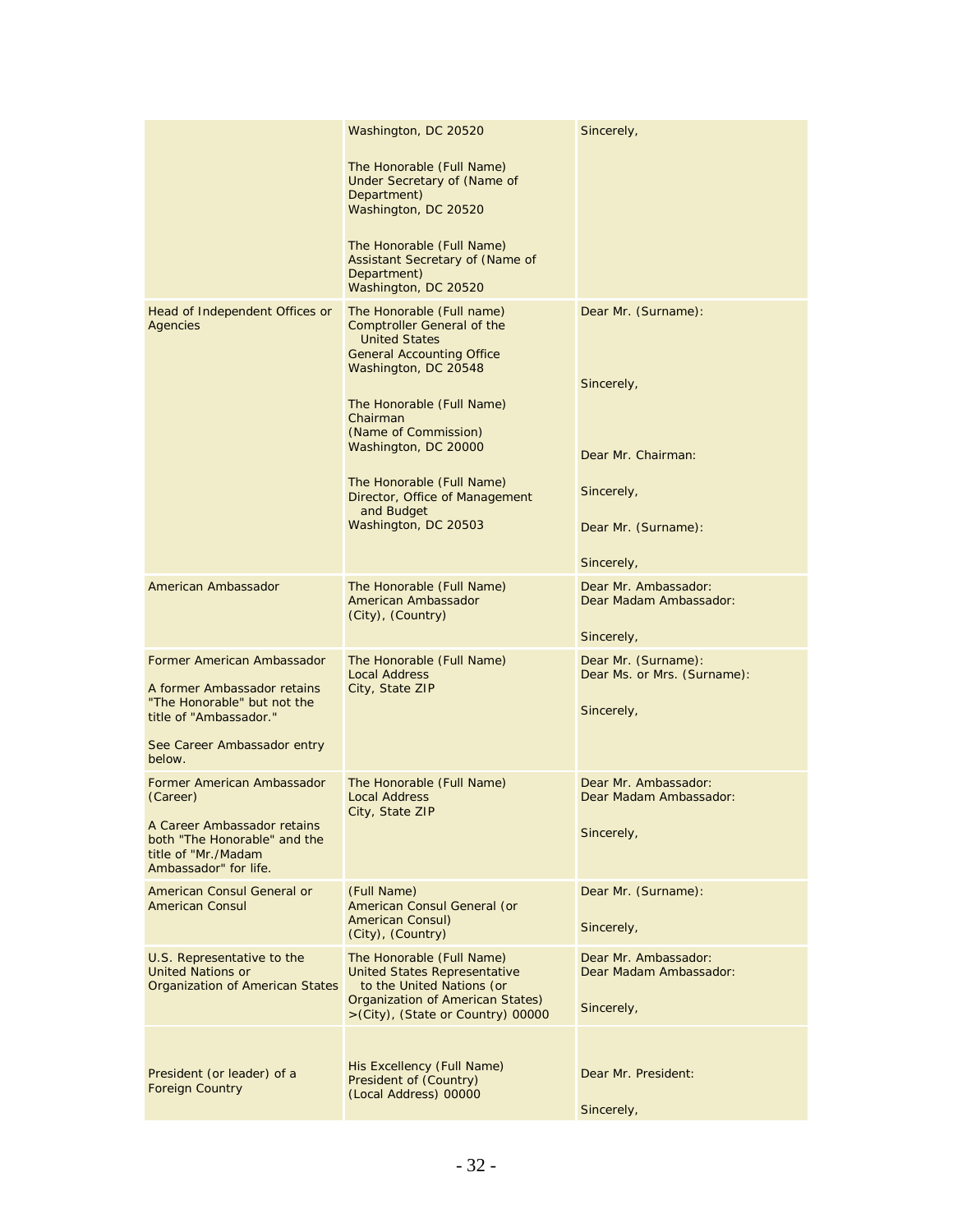| Foreign Ambassador in the<br><b>United States</b>                                         | His Excellency (Full Name)<br>Ambassador of (Country)<br>(Local Address) 00000                                                                                               | Excellency:<br>Dear Mr. Ambassador:<br>Sincerely,                                                                                                                                                                                                         | (formal)<br>(informal) |
|-------------------------------------------------------------------------------------------|------------------------------------------------------------------------------------------------------------------------------------------------------------------------------|-----------------------------------------------------------------------------------------------------------------------------------------------------------------------------------------------------------------------------------------------------------|------------------------|
| Foreign Minister                                                                          | His Excellency (Full Name)<br>Minister of (Name of Ministry)<br>(City), (Country)<br>or<br>Her Excellency (Full Name)<br>Minister of (Name of Ministry)<br>(City), (Country) | Dear Mr. Minister:<br>Dear Madame Minister:<br>Sincerely,                                                                                                                                                                                                 |                        |
| Governor of a State                                                                       | The Honorable (Full Name)<br>Governor of (Name of State)<br>(City), (State) 00000                                                                                            | Dear Governor (Surname):<br>Sincerely,                                                                                                                                                                                                                    |                        |
| Professor                                                                                 | Professor (Full Name)<br>(Full Address)<br>or (must be Ph.D. or M.D.)<br>Dr. (Full Name)<br>(Full Address)                                                                   | Dear Professor (Surname):<br>or (must be Ph.D. or M.D.)<br>Dear Dr. (Surname):<br>Sincerely,                                                                                                                                                              |                        |
| <b>Head of Foreign Donor Agency</b><br><b>Located Outside the United</b><br><b>States</b> | The Honorable (Full Name)<br><b>Full Address</b>                                                                                                                             | Dear Mr./Madam (Title):<br>(Never say Dear Ms. (Title)<br>or Dear Mr./Ms. (Last Name):<br>(If you are certain the woman is<br>married, it is appropriate to say:<br>Dear Mrs. (Last Name)<br>If the head has a PhD:<br>Dear Dr. (Last Name)<br>Sincerely, |                        |
| Head of Donor Agency Located<br><b>Within the United States</b>                           | The Honorable (Full Name)<br><b>Full Address</b>                                                                                                                             | Dear Mr./Ms./Mrs. (Last Name)<br>If the head has a PhD:<br>Dear Dr. (Last Name)<br>Sincerely,                                                                                                                                                             |                        |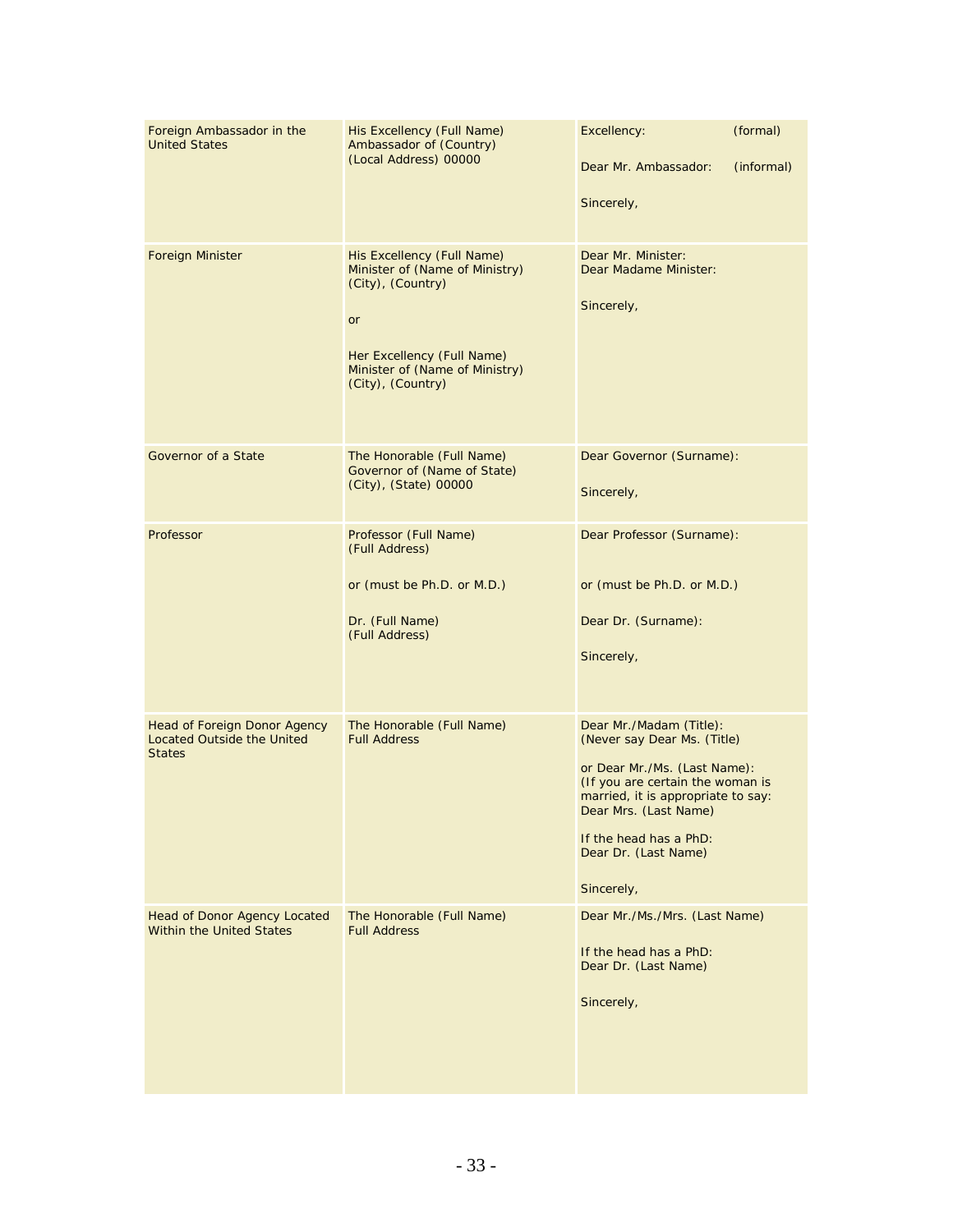#### **VIII. Official Cabinet Names and Acronyms and Principal Names**

#### **The Administration**

President Barack Obama Vice President Joe Biden First Lady Michelle Obama Dr. Jill Biden The Cabinet White House Staff Executive Office of the President

#### **The Cabinet**

In order of succession to the Presidency:

**Vice President of the United States** Joseph R. Biden

**Department of State (DOS or State)** Secretary Hillary Rodham Clinton http://www.state.gov

**Department of the Treasury (Treasury)** Secretary Timothy F. Geithner http://www.treasury.gov

# **Department of Defense (DoD)**

Secretary Robert M. Gates http://www.defenselink.mil

#### **Department of Justice (DOJ)**

Attorney General Eric H. Holder, Jr. http://www.usdoj.gov

**Department of the Interior (DOI)** Secretary Kenneth L. Salazar http://www.doi.gov

# **Department of Agriculture (USDA)**

Secretary Thomas J. Vilsack http://www.usda.gov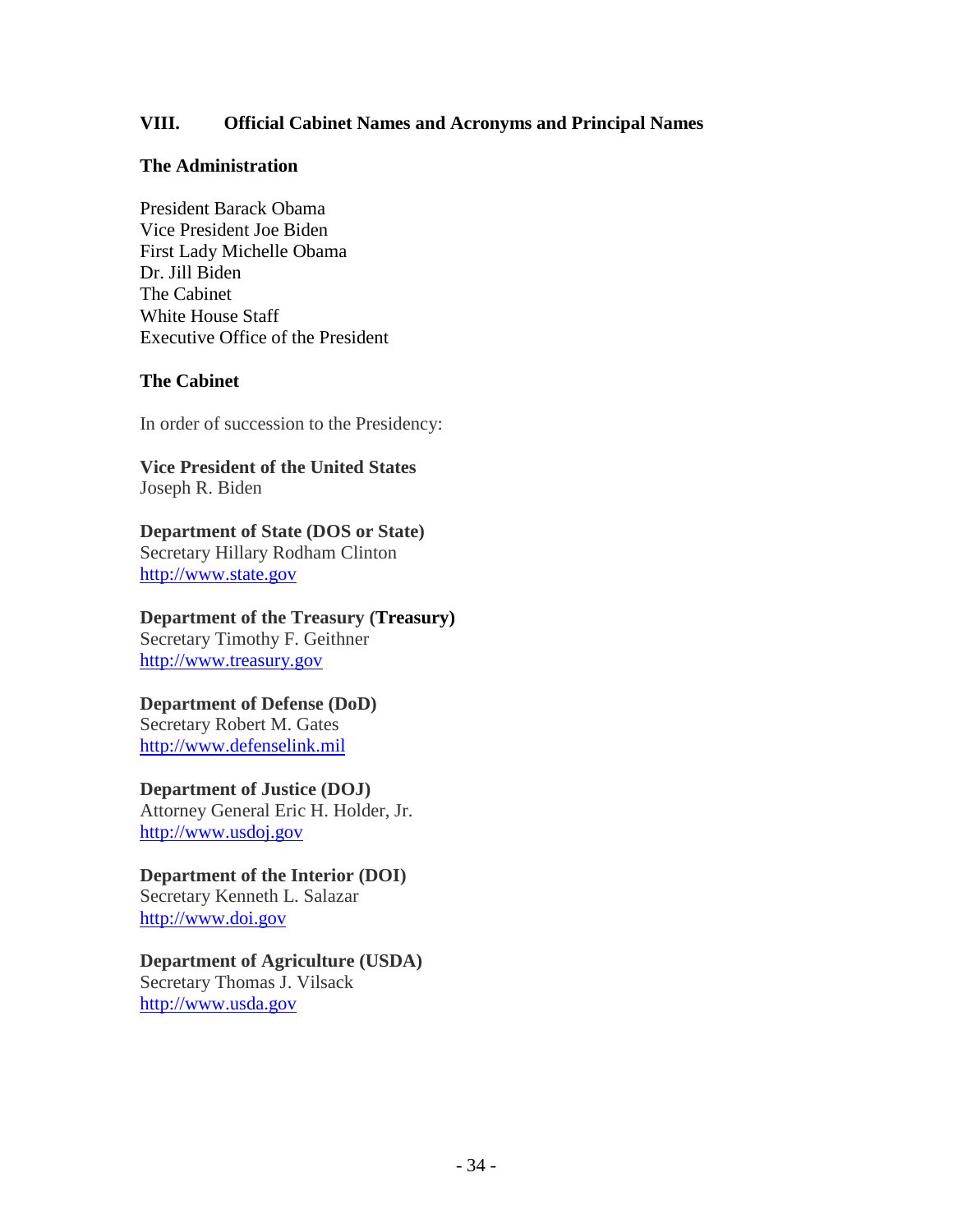**Department of Commerce (DOC)** Secretary Gary F. Locke http://www.commerce.gov

#### **Department of Labor (DOL)**

Secretary Hilda L. Solis http://www.dol.gov

#### **Department of Health and Human Services (DHHS)** Secretary Kathleen Sebelius http://www.hhs.gov

**Department of Housing and Urban Development (HUD)** Secretary Shaun L.S. Donovan http://www.hud.gov

### **Department of Transportation (DOT)**

Secretary Raymond L. LaHood http://www.dot.gov

**Department of Energy (DOE)** Secretary Steven Chu http://www.energy.gov

#### **Department of Education (ED)** Secretary Arne Duncan http://www.ed.gov

# **Department of Veterans Affair (VA)s**

Secretary Eric K. Shinseki http://www.va.gov

# **Department of Homeland Security (DHS)** Secretary Janet A. Napolitano

http://www.dhs.gov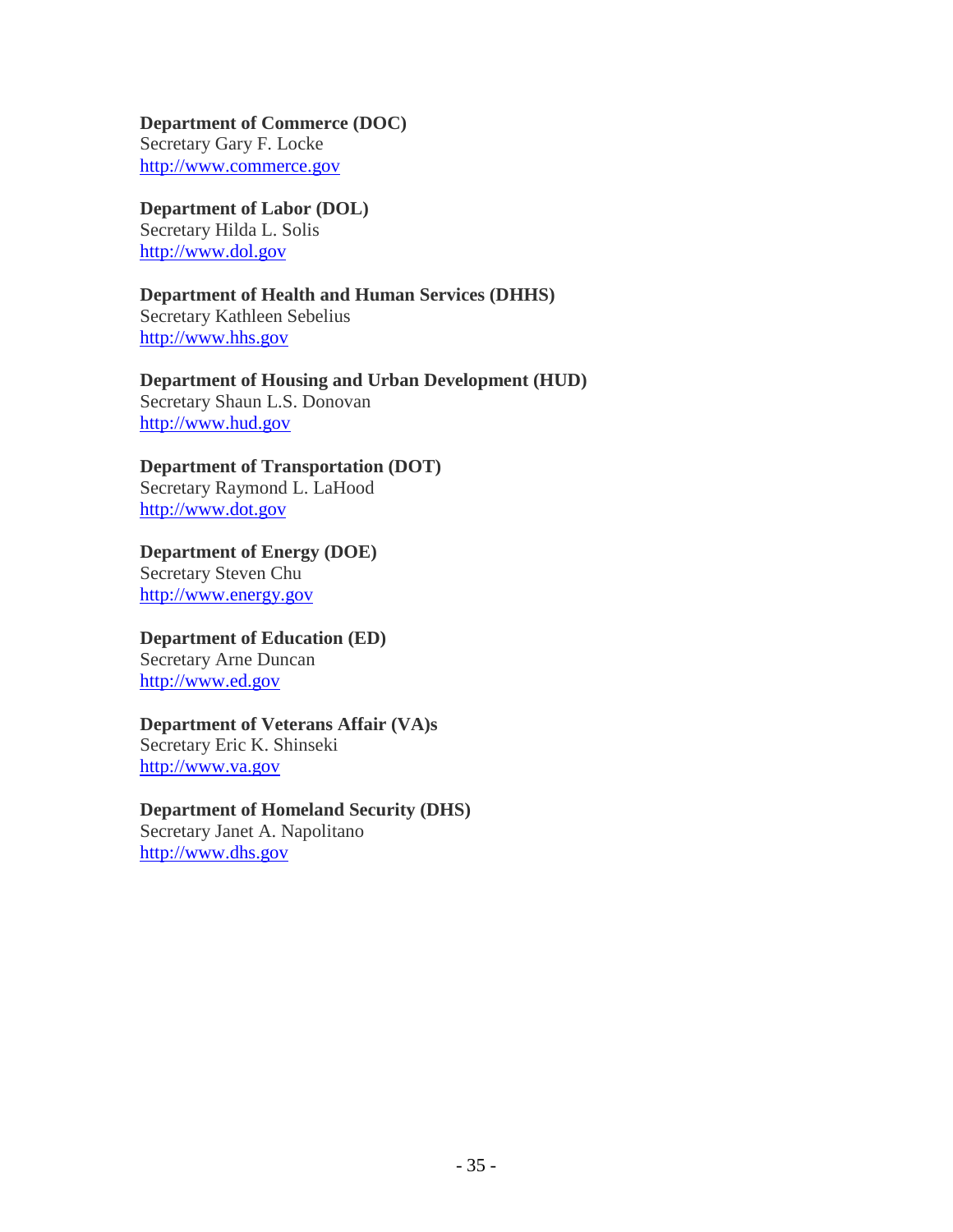#### **The following positions have Cabinet rank**:

**Council of Economic Advisers (The Council)** Chair Christina Romer http://www.whitehouse.gov/administration/eop/cea/

**Environmental Protection Agency (EPA)** Administrator Lisa P. Jackson http://www.epa.gov

**Office of Management and Budget (OMB)** Director Peter R. Orszag http://www.whitehouse.gov/omb

**United States Trade Representative (USTR)** Ambassador Ronald Kirk http://www.ustr.gov

**United States Ambassador to the United Nations** Ambassador Susan Rice

**United States Mission to the United Nations (USUN)**

**White House Chief of Staff** William Daley